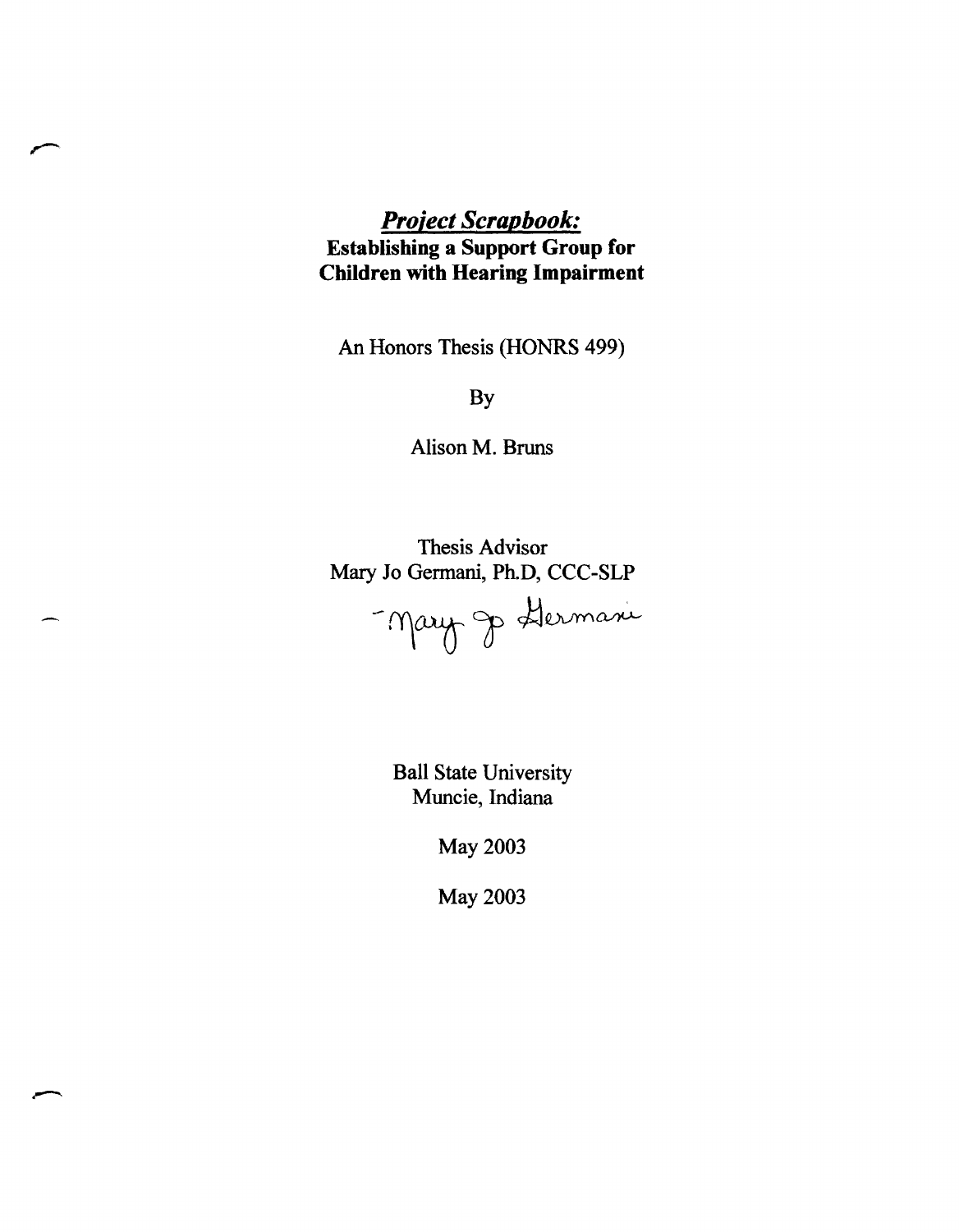

 $\overline{\phantom{a}}$ 

#### **CONTENTS**

|  | Acknowledgments:                                              |                                                                   | iii            |
|--|---------------------------------------------------------------|-------------------------------------------------------------------|----------------|
|  | Abstract:                                                     |                                                                   | iv             |
|  | Project Scrapbook:                                            |                                                                   |                |
|  |                                                               | Establishing a Support Group for Children With Hearing Impairment |                |
|  | Goals and Projected Outcomes:                                 |                                                                   | $\overline{c}$ |
|  | <b>Methods and Process</b>                                    |                                                                   |                |
|  | <b>Establishing the Group</b><br><b>Obstacles Encountered</b> |                                                                   |                |
|  |                                                               |                                                                   |                |
|  | <b>Future Endeavors</b>                                       |                                                                   | 14             |
|  | References                                                    |                                                                   | 15             |
|  | Appendixes: Materials for Future Use                          |                                                                   | 16             |
|  | Scrapbook Outline<br>Appendix A:                              |                                                                   | 17             |
|  | Appendix B: Application Packet                                |                                                                   | 19             |
|  | Appendix C: Letters to professionals                          |                                                                   | 23             |
|  | Appendix D: Flyers                                            |                                                                   | 27             |
|  | Appendix $E$ :<br>Announcement                                |                                                                   | 30             |
|  | Appendix F: Press Release                                     |                                                                   | 32             |
|  | Appendix G:<br>Agendas                                        |                                                                   | 34             |
|  | Appendix H: Regret Letter                                     |                                                                   | 37             |
|  |                                                               |                                                                   |                |

 $\sim 10^{11}$  km s  $^{-1}$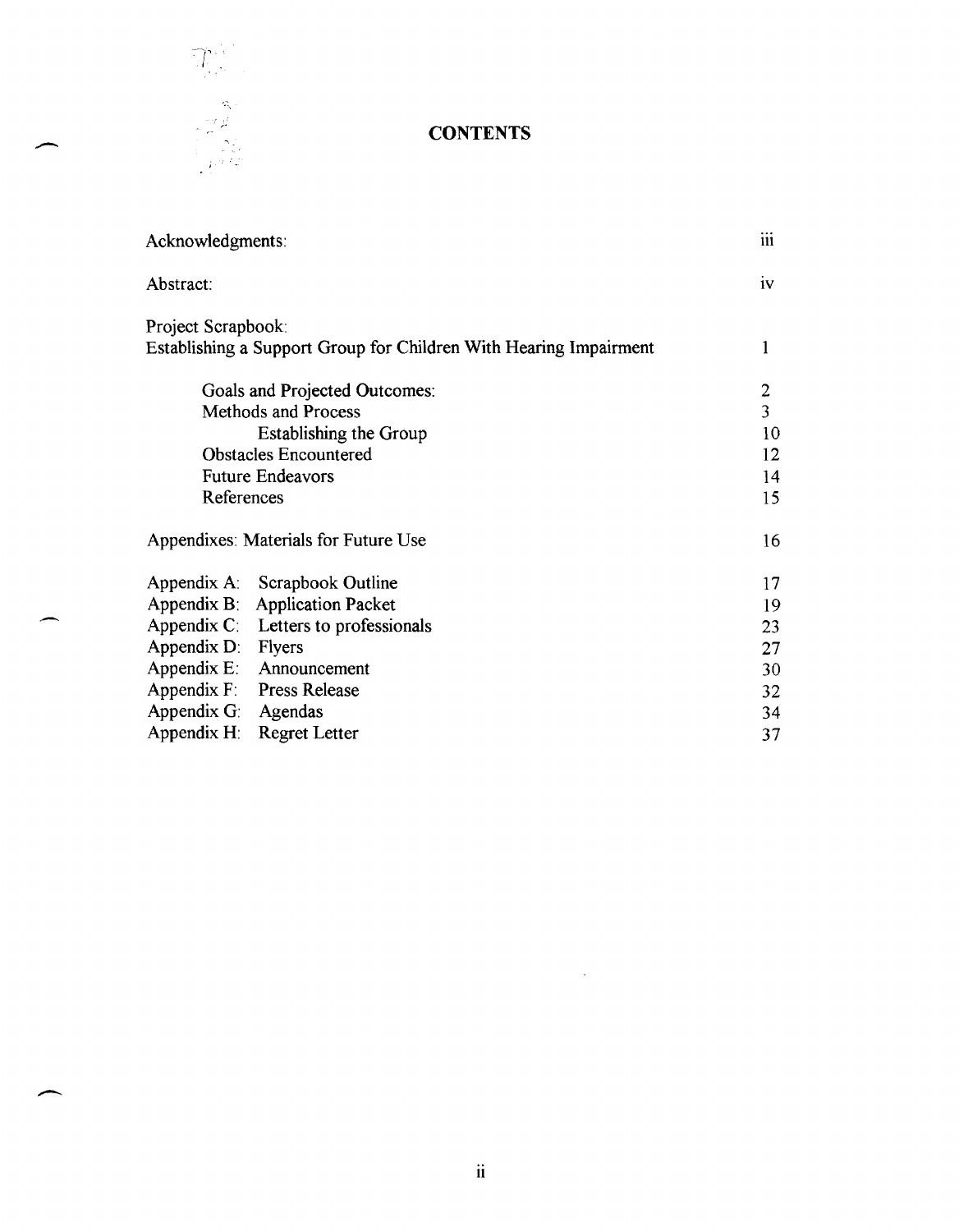#### **Acknowledgements**

 $\overline{\phantom{0}}$ 

-.

There are a great number of people who have helped me throughout my endeavor to begin this support group for children who are hearing impaired. I especially owe a great deal of thanks to the following individuals:

- Dr. Victoria Keetay for her advising throughout the beginning stages of this project, especially with all of her work to help me get letters out to various individuals to gain exposure for the group. Thank you for support and guidance, especially through the tough times.

-Ceil Hosfeld, my audiologist back home as she encouraged me to form this support group. Her help with finding members and locating contacts throughout the county was tremendous. I express gratitude for the support and guidance you offered to me throughout this project.

- Dr. Mary Jo Germani for her willingness to take on the role as my advisor at the end of the project. Thank you for your encouragement and supervision as the finishing touches were put on this project.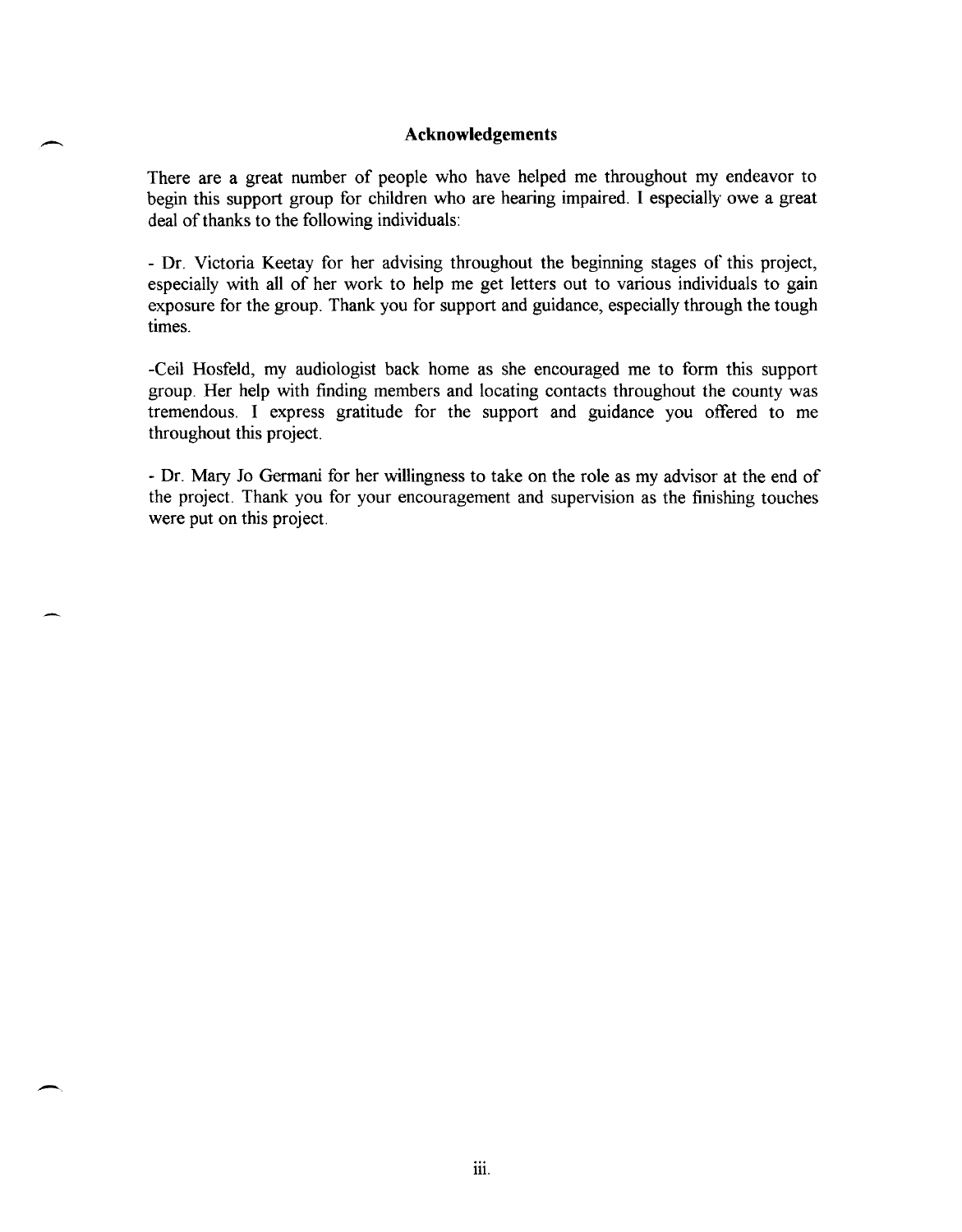#### **Abstract**

.-

-.

Developing a support group for children who are hearing impaired was a very long and rigorous process that allowed me to achieve many personal goals. This paper is a reflection of the process that I went through in order to establish this group and discusses my reasons for wanting to undertake this project and the goals and projected outcomes that were founded. The method and process that I used to undertake this long and difficult process, along with obstacles that were encountered are also discussed. Finally, a reflection on the importance of this project to future endeavors is talked about in relation to my future career opportunities.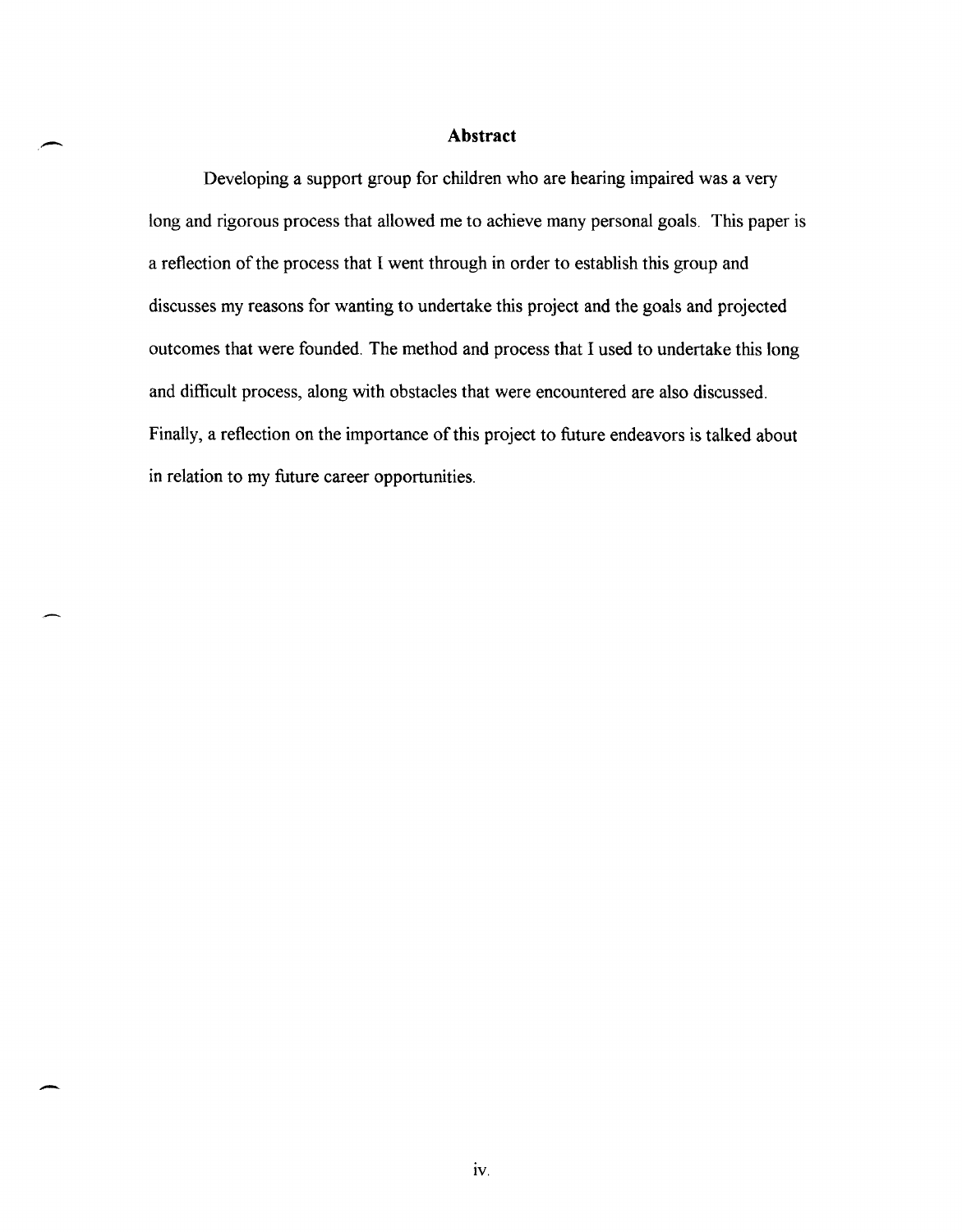#### *Project Scrapbook:*

#### *Establishing a Support Group jor Children with Hearing Impairment*

As a person proceeds through life, he may encounter a number of obstacles that need to be overcome for him to grow and develop into a mature adult. One of the easiest ways to overcome these complications in life is to obtain support from the family and friends that surround you. Although friends and family offer a lot of encouragement, one of the most powerful means of getting through the tough times is to seek the backing and assistance from other people who have gone through similar hardships. One of the biggest obstacles I had to overcome in my life was the diagnosis of a hearing impairment at the age of five. Throughout most of my childhood I longed for a friend who understood what I was going through, a person who had a hearing impairment just like me. I wanted a network of friends who understood what it was like to not hear everything around you, to be made fun of, and to have to overcome the stereotypes associated with hearing impairments. As I began to mature, I developed a passion for helping people with a hearing loss overcome the stereotypes that are associated with it. One of my favorite groups of people to help are those children with a hearing impairment who feel isolated and alone, and like me, long for that someone who understands what they are going through. I wanted to have a place for children in my county to be able to turn to when they needed someone for support. So, I decided to form a support group for school aged children who are hearing impaired and their families in Darke County, Ohio.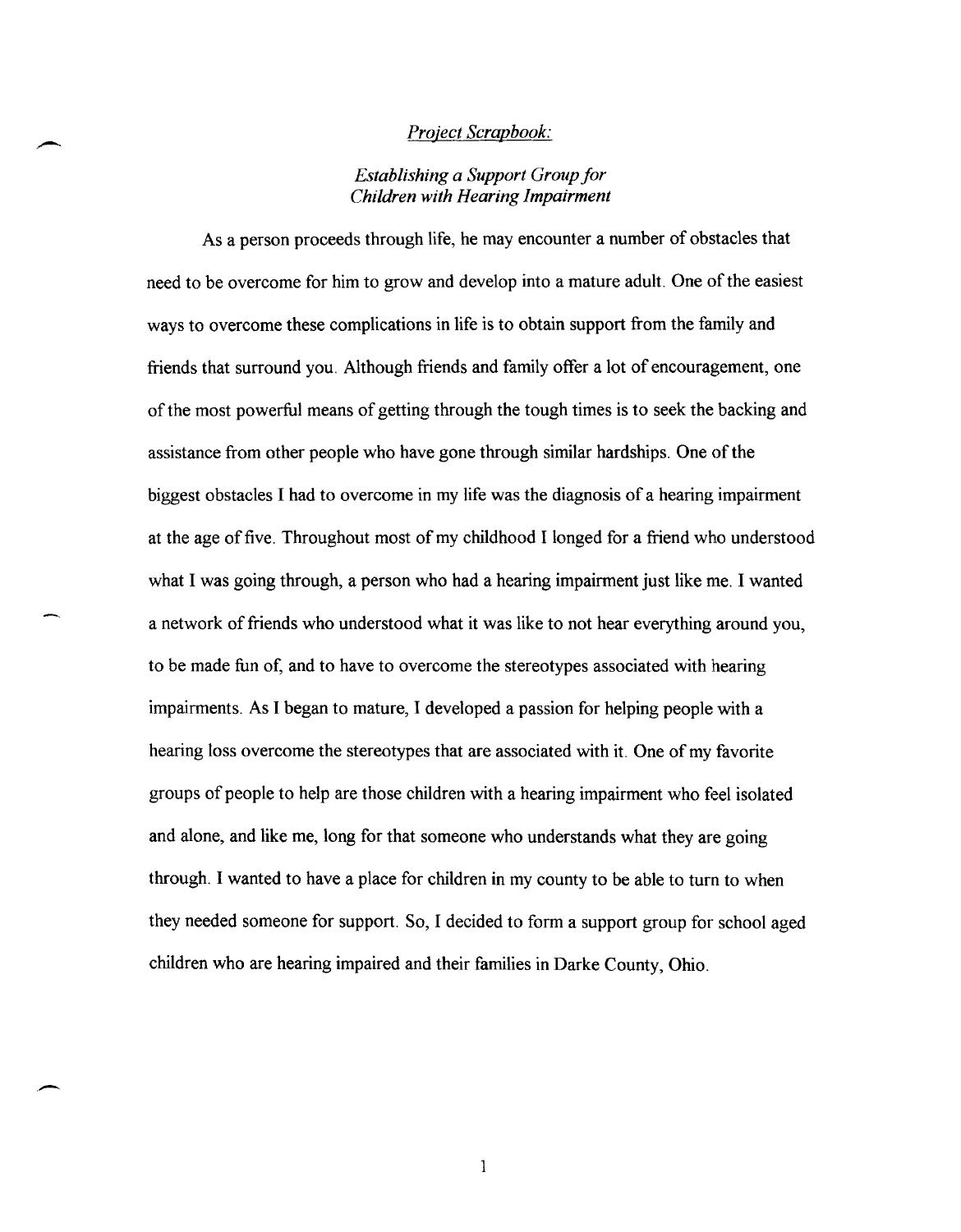#### Goals and Projected Outcomes

The objective of this project was to form a support group for school aged children who are hearing impaired, with the purpose of providing an atmosphere for the children to bond with others like themselves and not feel isolated in the midst of a hearing world. Opportunities would also be given to the family members to network with each other. There are very few hearing impaired children, so it is very difficult for the families to find others that are going through similar experiences.

There were two main goals of this project. The first goal was to achieve a personal goal of helping children who are hearing impaired view their hearing loss in a more positive way and to help them feel less isolated among the world of normal hearing children. I had hoped to give these children a positive attitude about their hearing loss, the knowledge to succeed in life, and a network of friends they would carry throughout their lifetime. The second goal of this project was to acquire a knowledge base of the organization and methods that are used to form and run support groups.

With these goals in mind, there were several outcomes that I had envisioned for this group. The first outcome involved a monthly social gathering of the members of the support group doing various activities such as bowling, a cookout in the park, movies, swimming, game day, a day camp, and a holiday party. I would also plan discussions and meetings involving the family members and older hearing impaired children talking to the younger hearing impaired children. These activities would give the children a chance to get to know each other and to ask questions about difficulties and challenges they face with their hearing loss. Various speakers would also be invited to speak to the parents on topics ranging from liabilities of schools related to hearing loss, FM systems, and

2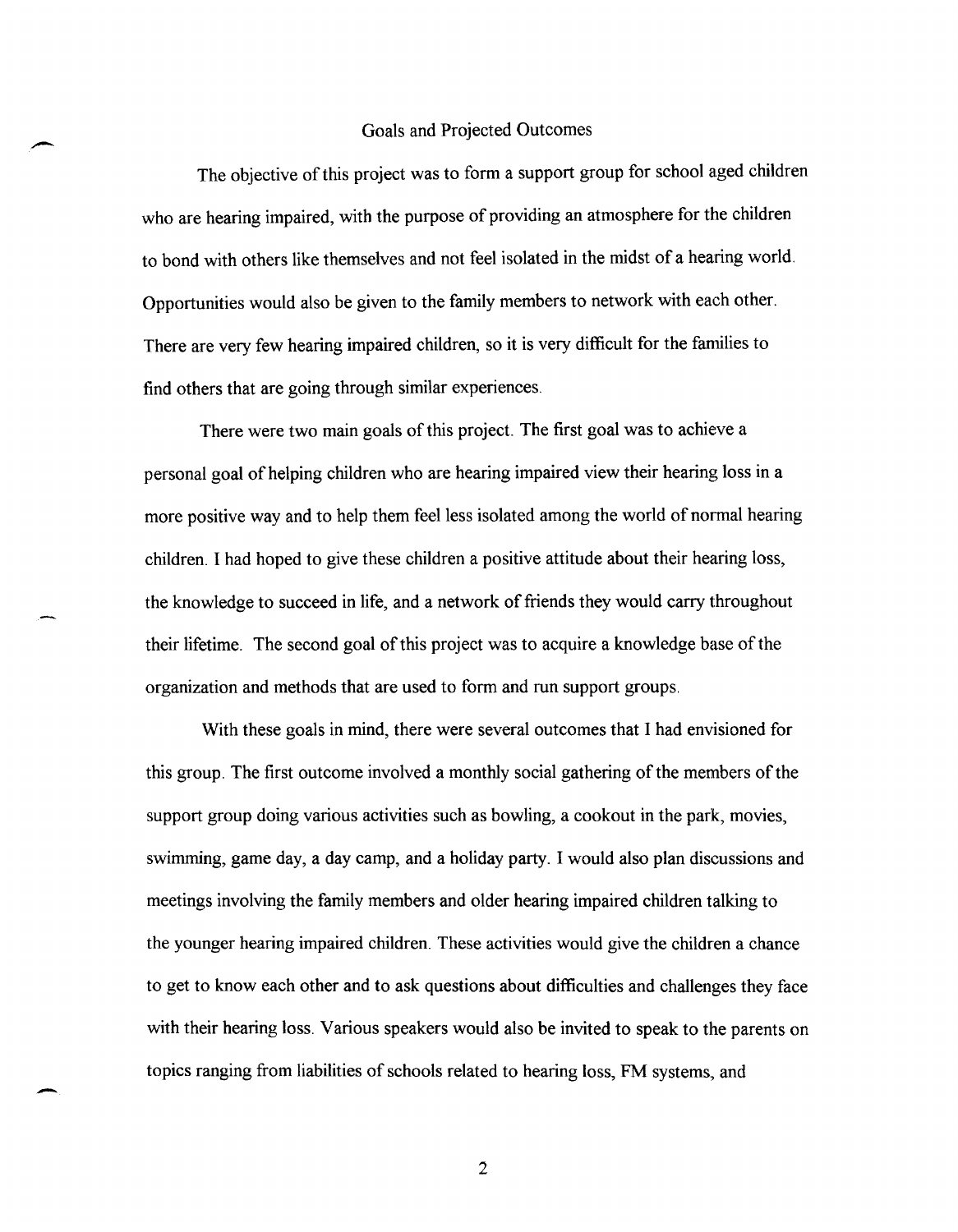psychological implications of a hearing loss. The second outcome that I anticipated with this support group was a scrapbook at the end of the year illustrating the members, families, and activities from the support group. Each child would be given a copy of the scrapbook to treasure for years to come.

-

-

#### Methods & Process

With my goals and projected outcomes set, there was a process with many stages that I followed in order to form this support group. The first main task I had to complete was gathering research on how to form, organize, and run a support group for children who are hearing impaired. I began at the library by gathering resources that have to do with support groups in general. Most of the books that I found dealt with groups that were more for information and education for the members, rather than groups that provided social support. Most of the groups were also geared towards adults rather than the children.

I also searched the Internet for a variety of information. I was informed of some good sites that were related to support groups from various people. The first site was the site for the national chapter of the Alexander Graham Bell Association .. On this site there were links for the different state chapters, along with e-mail addresses for the directors of the various state programs. Indiana was the only state that had a website, however, it really did not have any good information on how to start a support group. I did get some good information about what information to ask for on the membership applications. I emailed all of the state directors that surround Ohio. However, the response from this was very poor. I did receive responses from the director of the Indiana and Pennsylvania state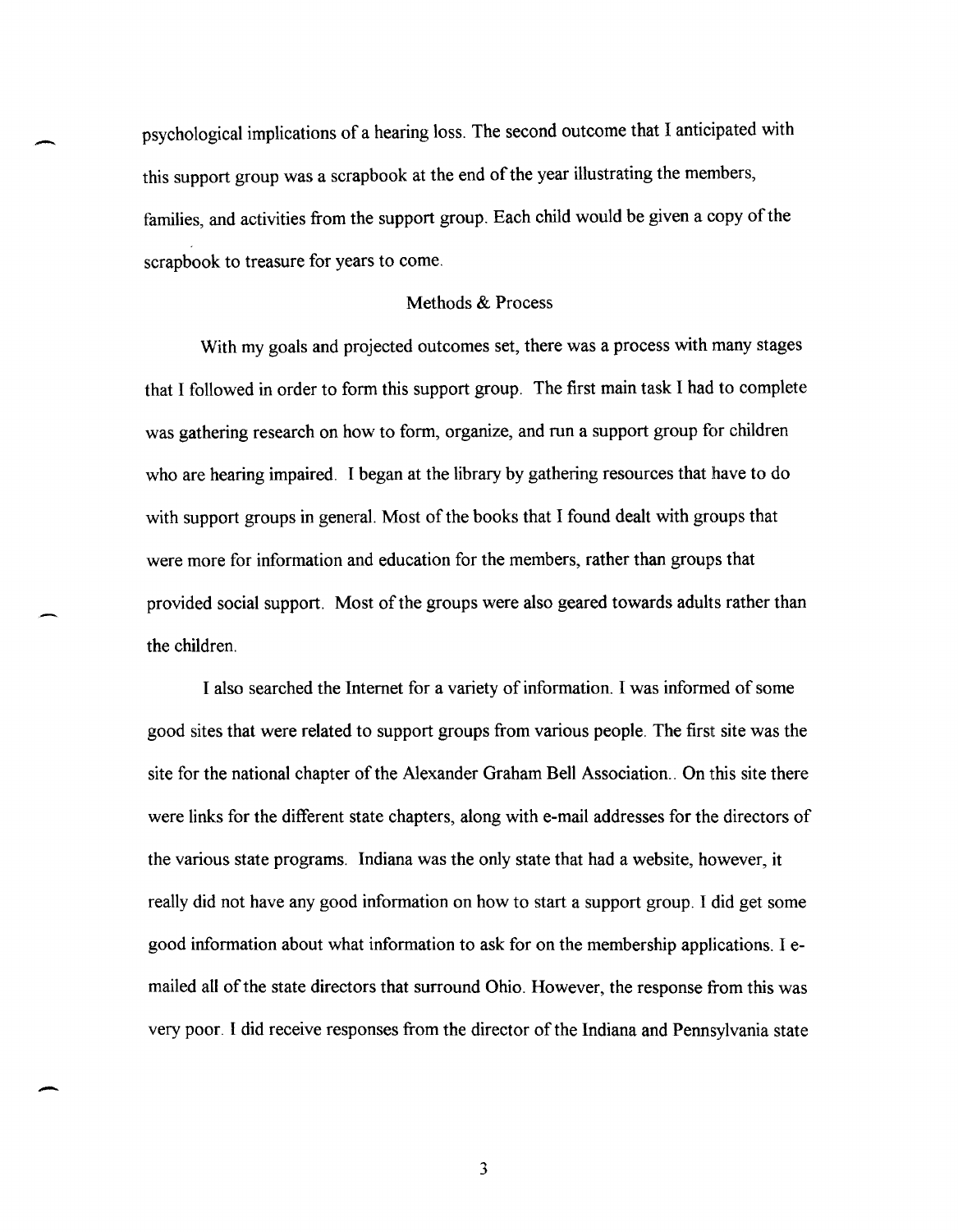chapters. Their main suggestion was to spread the news of the formation of the group by word of mouth. They said most of their members were recruited in this way.

-.

-

.-

I also did an Internet search on the Yahoo search engine by typing in "how to start a support group." There were several good sites that resulted from this search. The first site was from an Ohio State website, which had information on how to start a support group, specifically how to get started, what should happen at the first meeting, and what should all be discussed. A second website that was very helpful was one that was a support group for spinal cord injuries. This site suggested that you break the process into five parts of people, planning, place, publicity, and programming. The people step involves finding other people to help support you in forming the group, finding out how many people want a support group, along with deciding who can join the group. The second step involves planning how often the group will meet, how to spread the word about the group, and what type of support group it will be. The third stage of the process involves deciding on a central location to hold the meetings. The next stage involves publicizing the support group through all the outlets of media, such as TV, radio, newspapers, and flyers. The final stage of the process involves deciding what will occur during the meetings and learning how to run a meeting. These two websites gave me an abundance of information on how to begin my support group.

Although these sites were very helpful, one of the best websites I found was one that Parent to Parent of Pennsylvania hosted. This group is actually designed to help set up support groups for children of divorced parents. It had a lot of different links designed specifically to beginning a support group, such as what support groups can and cannot do, asking questions about whether or not one is ready to start a support group, and where to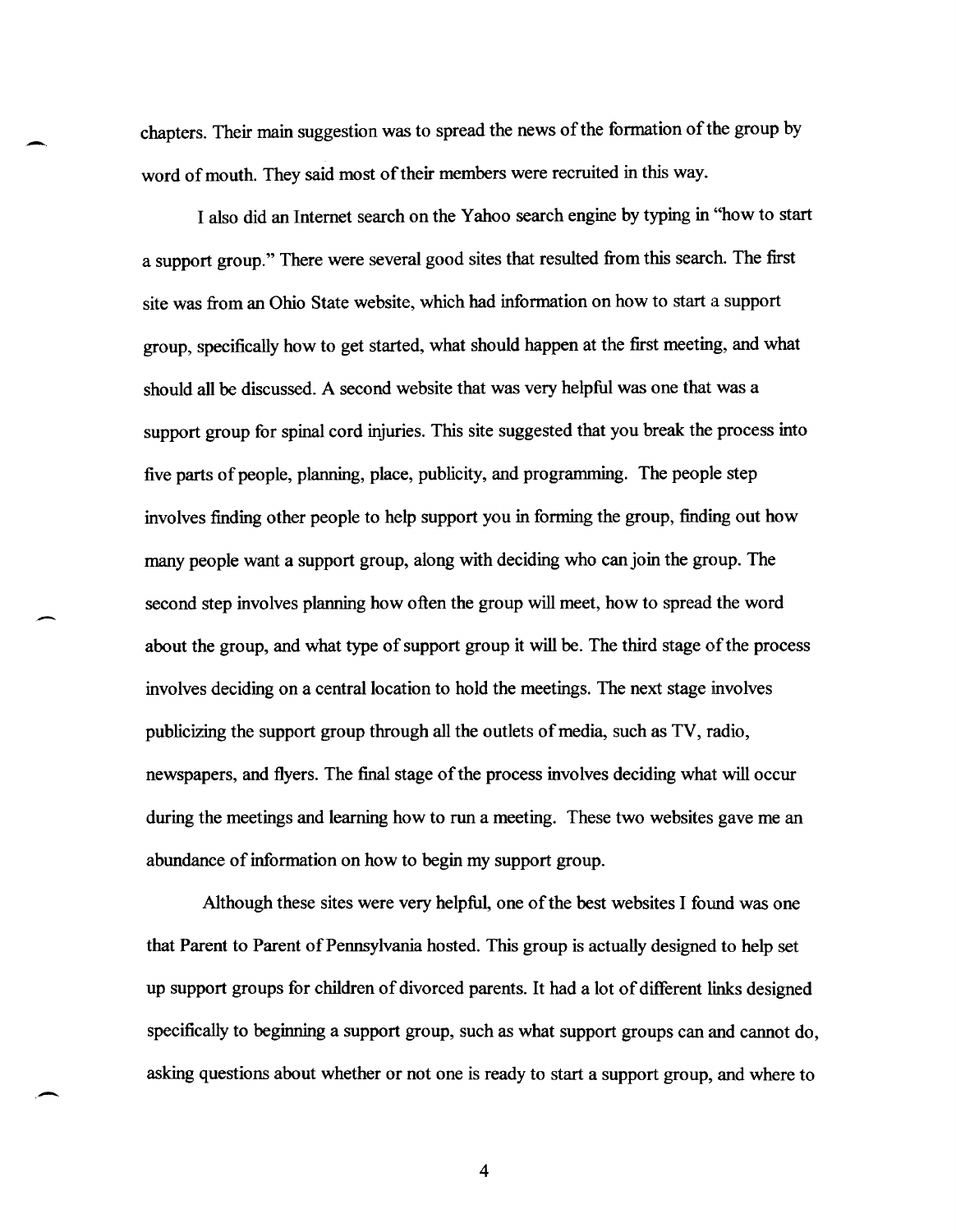begin when deciding to form a support group. It also gave information about establishing the staff that is needed, determining the format, frequency and location of the group, promoting the support group, and gave examples of meeting announcements and press releases. Other information that was provided included giving a checklist for group management, establishing ground rules, planning the meeting, facilitating the support group, and giving some listening skills that are essential for running a group.

--

-

--

According to Parent to Parent of PA, when beginning a support group, one must keep in mind that support groups can only do so much. First, support groups can offer a safe, non-judgmental outlet to disclose to others who have gone through similar experiences. They can also provide a feeling of not being alone, reassurance about dealing with disabilities, a positive attitude, and the opportunity for members to help each other through knowledge and experiences. Support groups can also offer resources, speakers, information, and literature about the disabilities. However, support group cannot cure people, attempt therapeutic interventions, make a diagnosis, or attempt to resolve ambivalent emotions.

Developing a support group is a very rigorous and difficult process, and often, a group will disband prematurely because the founder is not ready to undertake the commitment that is required to continue the group. According to Parent to Parent ofPA support groups may fail if the founder has not successfully overcome his own personal issues, cannot devote a significant amount of time to the group and its administration, does not have the understanding from family and friends, and cannot share authority and responsibility. However, if the founder has a genuine care for people, is prepared for a long term commitment, can put his religious and personal beliefs on hold, does not need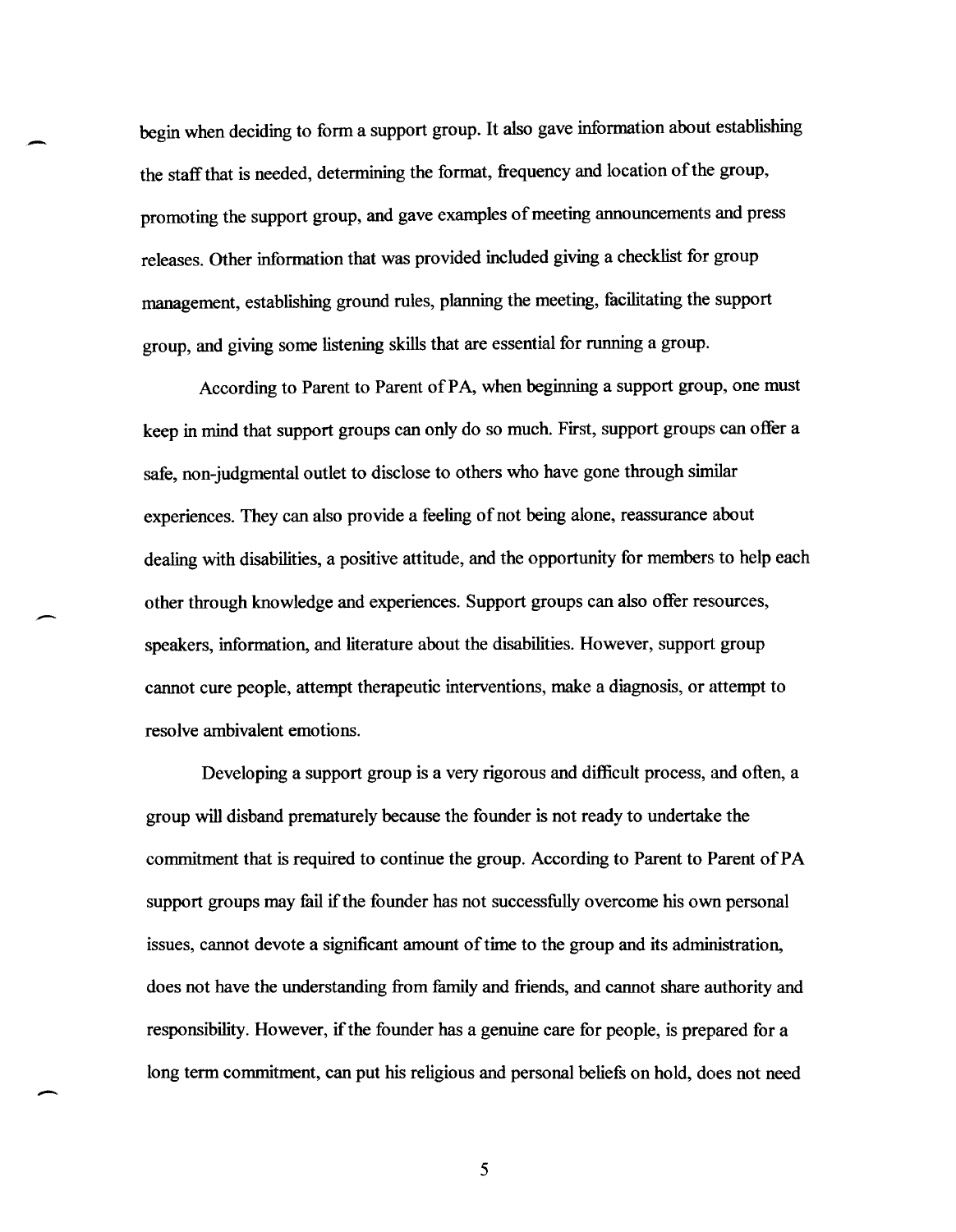beliefs on hold, does not need personal recognition for his efforts and whose personal reward is seeing other people grow, the group has a very good potential for success.

.-

 $\overline{\phantom{0}}$ 

Once the founder has established that he has what it takes to begin the support group, there are a number of steps that he can take. One of the most helpful things to do is to contact and seek the advice of others who are in the support group field. He should seek out professionals who deal with the disability and ask them if they know of anyone who may be interested in joining the group, find a national organization in the field of interest which will often supply startup guidelines and supplementary material, or contact a group leader of another support group to see how he runs his organization.. It may also be helpful to check out library books on the subject, subscribe to newsletters offered by organizations in the field, and contact the local psychological association, which may have counselors specializing in the area who may be willing to work with the group.

According to the Parent to Parent of PA website, when establishing a support group there are different tasks that must be completed by different task members. One person cannot complete all of the tasks that are necessary success of a group. These positions can be broken up into the administrator, the facilitator and the manager. Each position has various assigned tasks, along with requiring people with certain traits to hold the positions.

The administrator holds all nonmember related contacts, keeps the support group's books and records, contacts speakers and arranges schedules for future meetings, prepares news releases and announcements, and keeps track of the money. The administrator position requires someone who can work by himself, is well organized and can attend to detail, has a good sense of time management, not afraid to call people he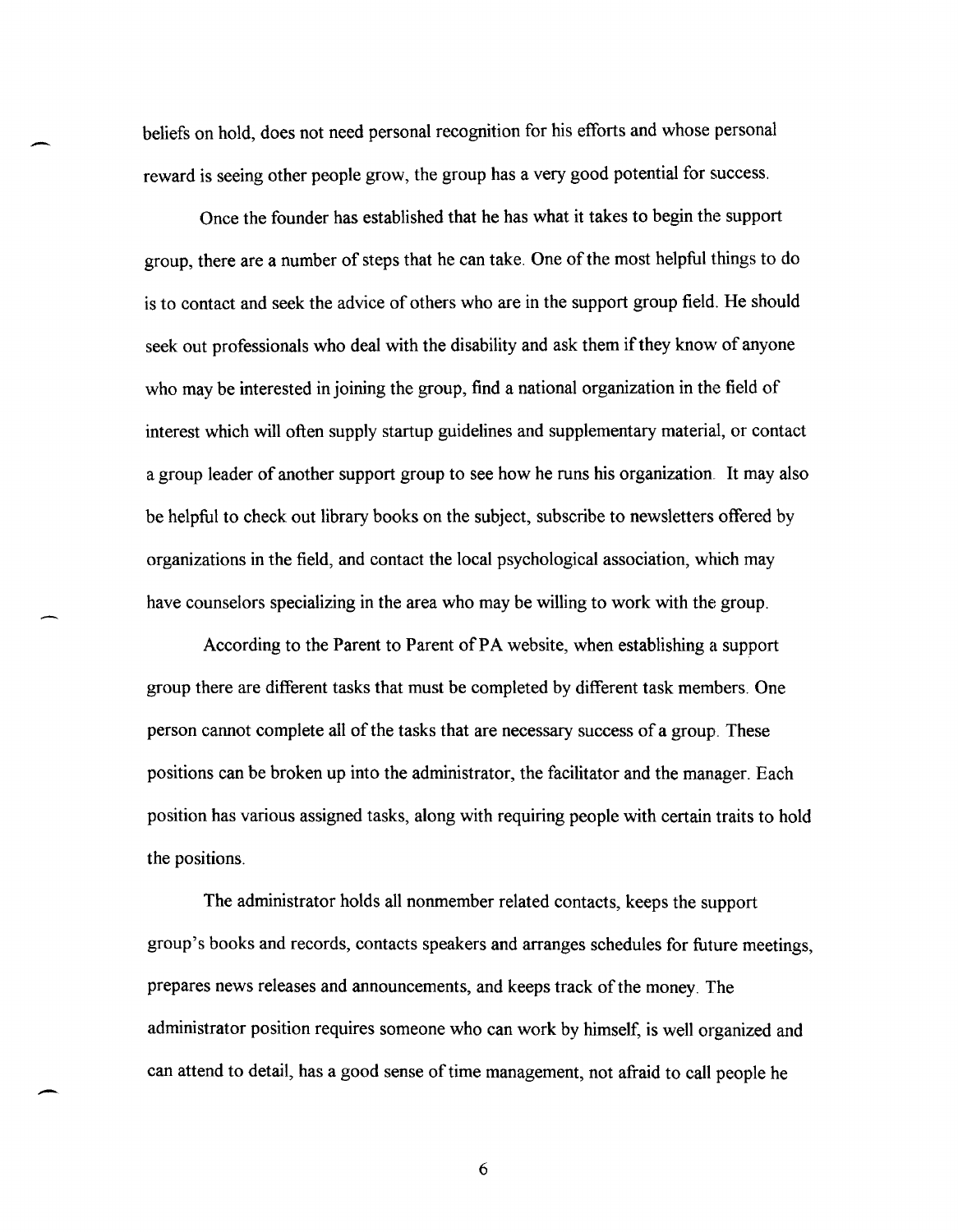does not know to promote the group, and often, the founder has the best personality characteristics and motivation to handle these tasks.

-

-

The facilitator's responsibilities include greeting members as they arrive and introducing them to other members, being a role model of acceptable group behavior, having the ability to make sensitive remarks to draw members out, being alert to each members involvement or lack thereof in the club. A facilitator must possess the personality characteristics of being a people person and having experience dealing with the disability.

The manger is responsible for keeping records of the date, time, and attendance of each meeting, keeping profile cards on each member, telephoning new and prospective members when appropriate, setting up the meeting room and refreshments, and attending each meeting to aid in group networking. The traits that a manager must possess are much the same as the facilitator, however, the also can be a member of the group who wants to be more involved and has learned to cope with his disability, and must be able to take a secondary role to the other members and the facilitator.

Once the staff of the support group has been established, the format, frequency, and location of the group need to be decided on. The two primary formats a group can run as are time limited and ongoing groups. Time limited groups often meet within a certain timeframe, have a definite agenda, and are closed to new members after the initial meeting. Some advantages of a time limited support group include an increase in therapeutic value, sense of urgency and commitment about group tasks, quicker establishment of trust among the group members, easier to staff and find professional members, easy to establish specific goals, and there is very little burnout for the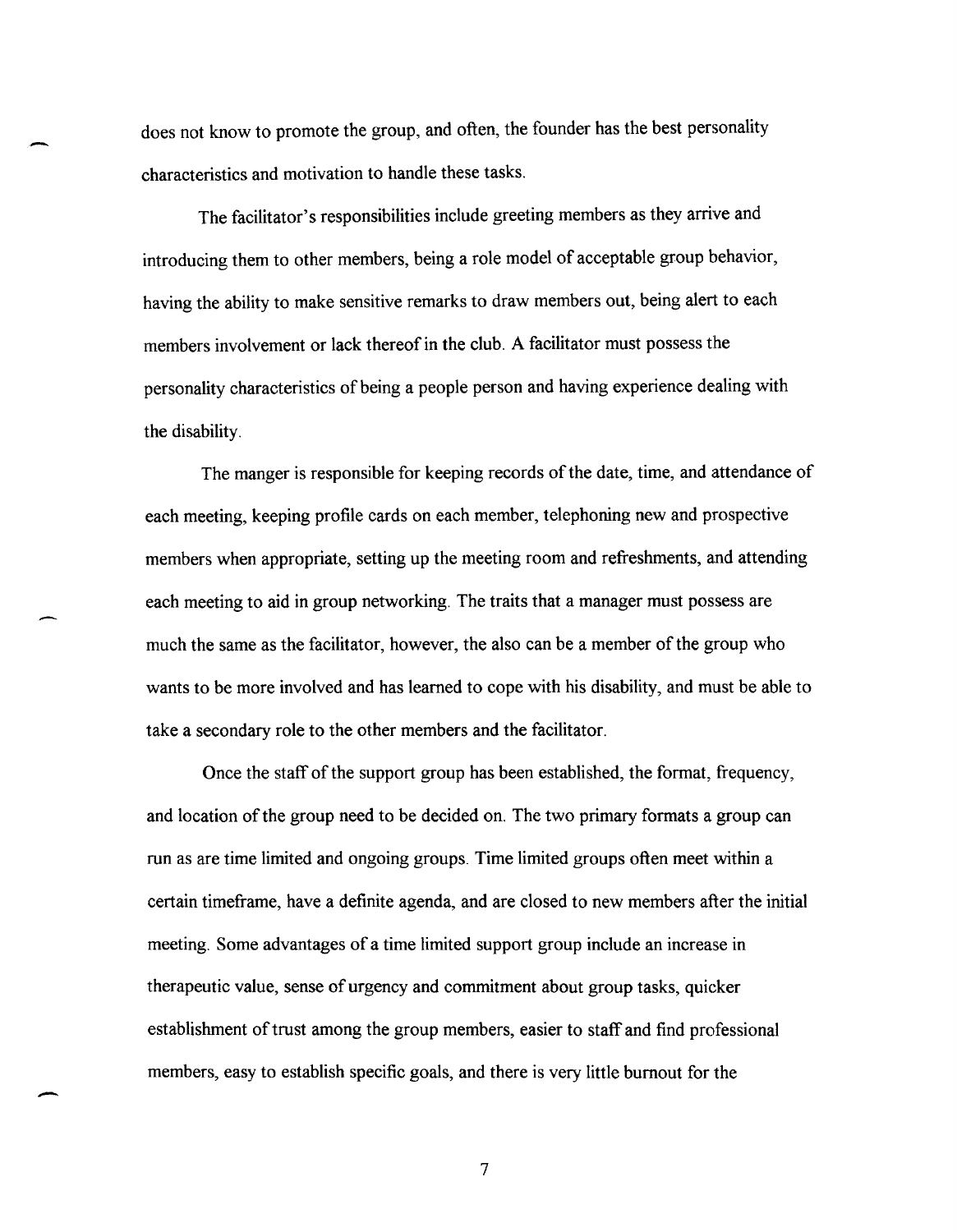facilitators. Some disadvantages to time limited groups are the need for more organization, well defined goals, require timing on press releases and announcements, require more printed materials, and have no veteran members to serve as role models.

Unlike time limited group, ongoing groups meet throughout the year, have no set agenda, and accept new members at any time. Some advantages offered by ongoing groups include the flexibility offered to meeting the needs of individual members, takes less organization time per meeting, veteran members welcome new members and serve as role models, members have more say over the meeting topics, and is less threatening to new members because there are no expectations to participate. Although ongoing support groups offer many advantages, some disadvantages are prevalent, including a decrease in commitment from members, less urgency in making progress, less structure, a difficulty in establishing goals, and an increase risk of burnout in the facilitators.

After the format of the group is established it is important to decide on the frequency the group will meet. Time limited groups schedule six twelve-week sessions. Day and night times should be made available, and the schedule should consistent so that the group will attract more participants, will be more prepared and organized, the members will be able to plan and work it into their schedules, and referral agencies are more likely to refer people to the group. On the other hand, ongoing support groups usually meet weekly, biweekly, or monthly, and it should be taken into account when other similar groups in the community meet.

After instituting the format and frequency of the group, a location for the group should be picked. Things that should be kept in mind when deciding a location include the population of the members and the size of the group. While deciding on a location,

-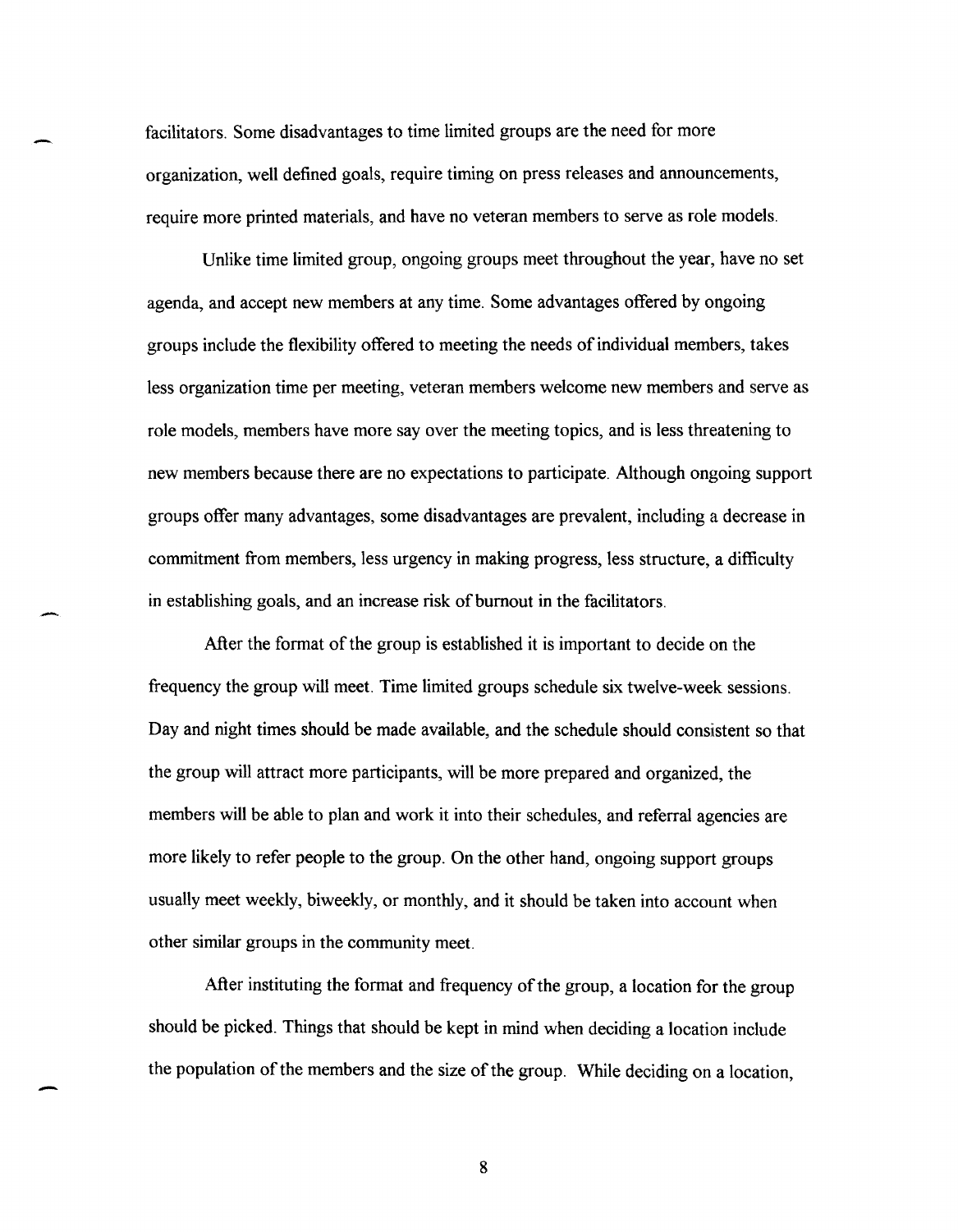try to get a long term commitment from the facility so that you have consistency, along with finding a place with comfortable, movable seating, warm lighting, enough space for reading materials and refreshments, and a blackboard.

Once the format, frequency, and location of the group have been established, the next step in establishing a support group is the promotion of the group. One first needs to define the market that needs to know about the group, and then list the names, phone numbers, and addresses of the individuals to contact. Some possibilities to contact include doctors, schools, mental health associations, newspapers, community websites, public libraries, community organizations, and social workers. One should contact these organizations with announcements, which should be delivered in person; otherwise, a follow-up phone call should be made. The founder should also notify all newspapers, television, and radio stations with a press release. A press release should accomplish two goals, which are a listing of the group in a calendar and a feature article about the group.

-

-

Before having the first meeting, there are many tasks that need to be completed. The founder needs to remember to have the refreshments, nametags, paper, pens, and printed information on the subject for the first meeting. There should be plenty of seating available and the chairs should be arranged in a circle to promote interactions among the members. Before each meeting after the first, the topic and speakers need to be confirmed, and a resume needs to be received from the speaker, along with any a list of the speakers needs. One also needs to have a list of announcements, arranged the refreshments, seating, and have enough printed materials.

Before the first meeting, a list of ground rules needs to be drawn up, but they need to be discussed and agreed upon by the participants in the groups. Some suggested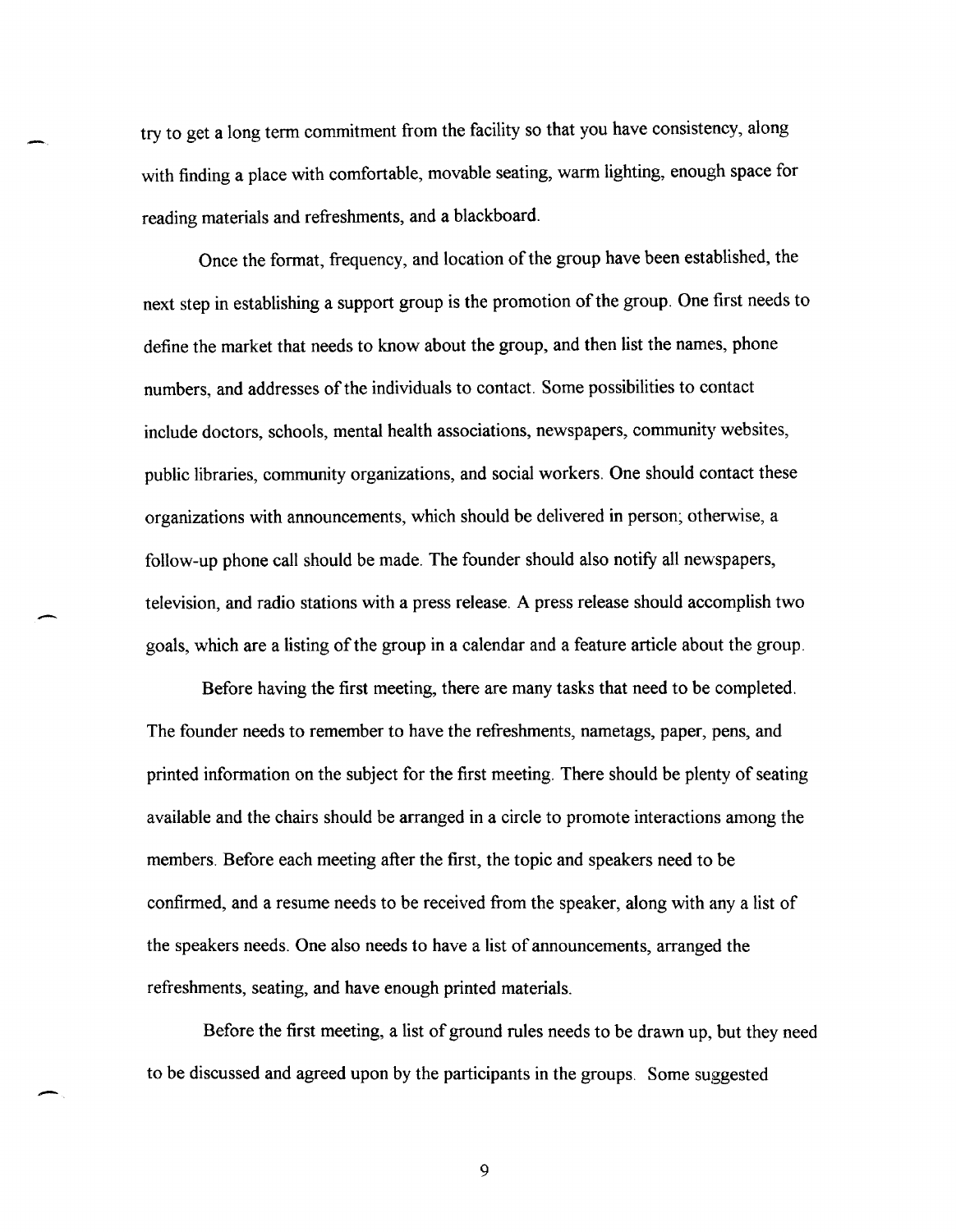ground rules include the right of everyone to be able to speak without an obligation to, to show all expressions of emotions except physical violence, and disclose with information staying within the group. The group should be responsible for make known its suggestions and criticisms to the staff.

Each meeting should consist of a topic of discussion and story telling. The meeting should begin with announcements and a meeting agenda, and then an introduction of the topic should be made with encouragement to the members to share their feelings on the topic. A break should be taken when members begin to get restless, and the atmosphere should be lighthearted. A meeting should always be adjourned on an upbeat note.

#### *Establishing the Group*

-

-

The second main task of forming the support group was to find the people to form the club. Before finding members for the group, I first wrote a cover letter explaining my reasons for beginning the support group and an application for the members to fill out with demographic information and some questions pertaining to the child's background.

I began my search for members by first contacting Ceil Hosfeld, a local audiologist. With her assistance I sent out a letter and an application to the parents of her patients who were eligible to join. Ceil also gave me names of people in the county school systems that would be able to help me. Lisa Combs is the director of education services of Darke County, and she said she would pass out the information to all of the local principals. I typed up a letter for the principals and sent this letter, along with the information packet for the children, to Lisa to distribute. I also contacted Toni Custer,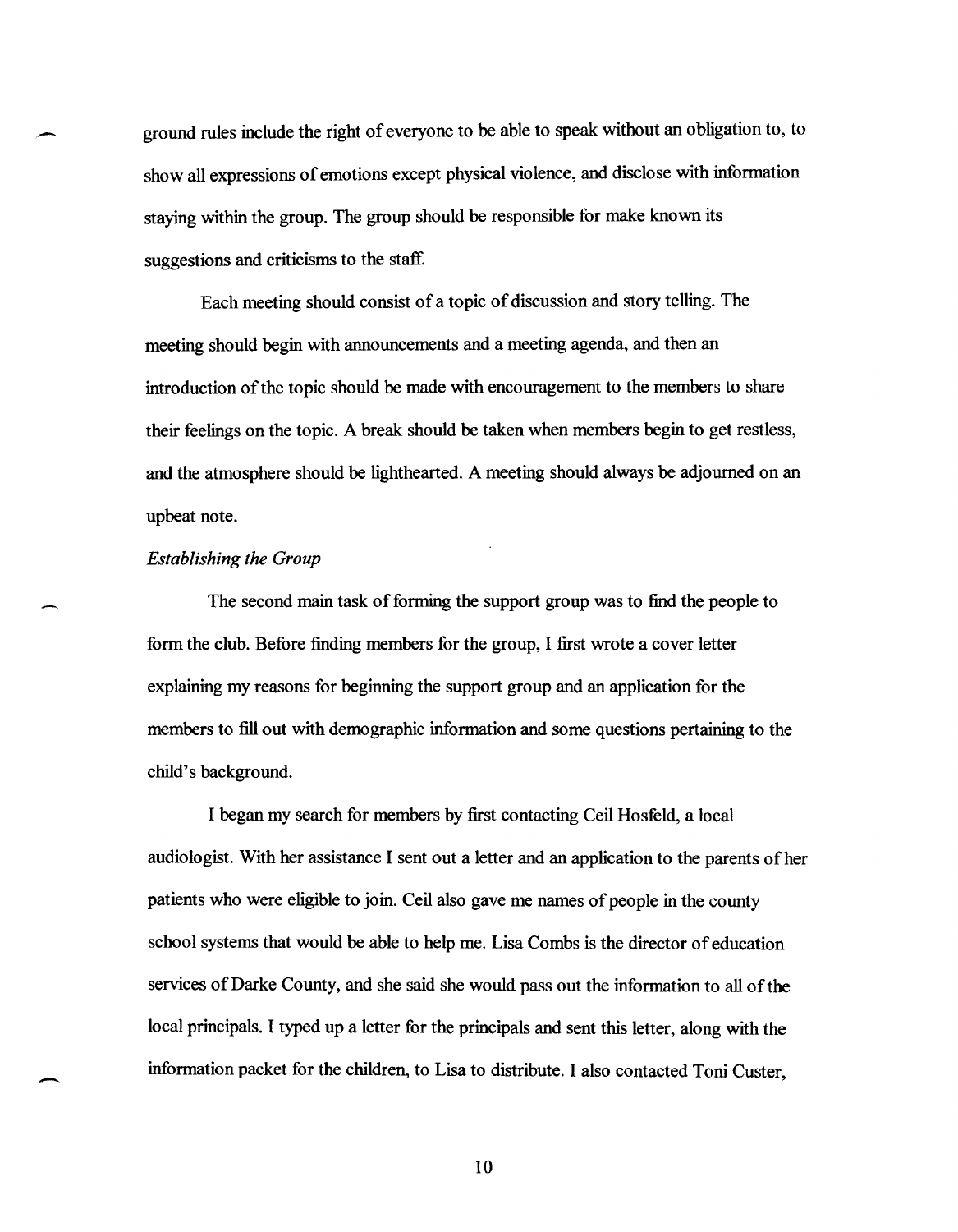who is the director of Special Education Services of Greenville City Schools. I sent the infonnation packets to her to distribute among the Greenville School System. Letters were also sent out to the school speech language pathologists, along with the county doctors asking for their assistance to recruit members.

Through this process, I was able to recruit five members ranging from ages seven to seventeen. Reasons that were stated for joining the group included to make new friends, to have fun, to gain support from other families, and to find more ways of helping each other. The children were very active with some of their favorite activities being softball, music, volleyball, and bowling. I kept in close contact with the families as more planning and preparation went into the group by sending e-mails and cards, along with giving them my contact information in case they needed anything.

The next phase of forming the support group involved planning the meetings. I decided that I wanted to hold one meeting a month, with the main emphasis of the group being social activities. I decided that the group would begin in the summer with an opening day of activities at the park. From there a more pennanent time and place would be established. The first meeting would involve a series of icebreaker activities, along with different games. The first meeting would involve the families, and the group would decide on who could come after that. Some ideas for future meeting places included the audiologist's office, the Brethren Home, and a gathering area of a local business. I made plans to contact the local newspapers and to make flyers announcing the first meeting. There is also a county publication that comes out every three months that publishes various meetings in it. I planned to announce the formation of the new group in that publication. However, right before the first meeting time was established, I ran into some

11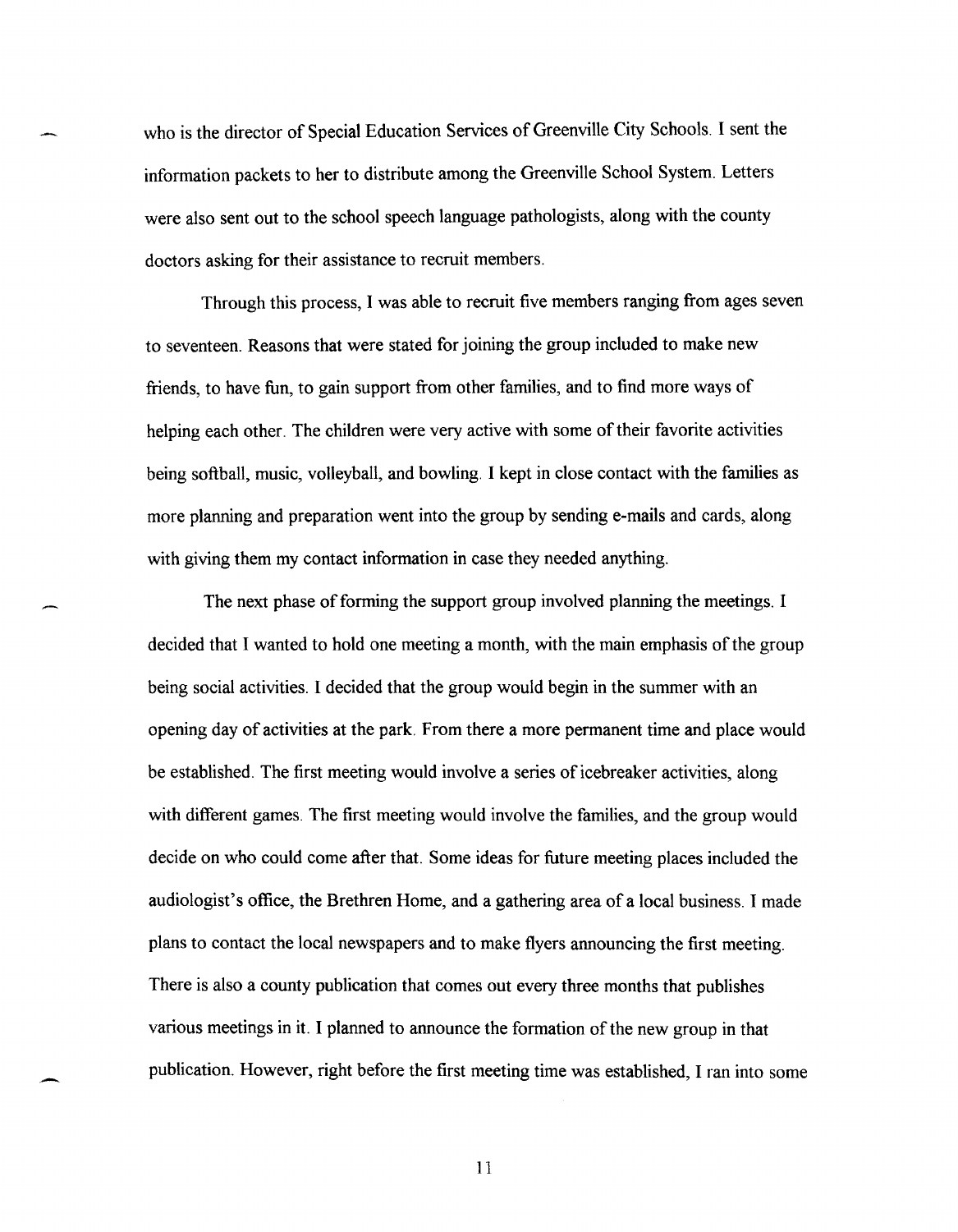problems with liability issues and was no longer able to actually hold the meetings for the support group.

#### Obstacles Encountered

Throughout this project there were many obstacles that I had to triumph over. The first hurdle I had to overcome was finding the research I needed in order to start a support group. Starting out I had very little knowledge about how to start a group. I had a little bit of experience with running groups since I had been on several executive boards of clubs, along with being president of one club. There were very few books on the subject of forming support groups, and even less information on forming a group for children who are hearing impaired. Most of the information I found was on the starting of other types of disability related groups, which I then I had to apply and fine tune to fit children with hearing impairments. All of my information was taken from various websites wince there were no published sources with good information on how to being support groups, especially for those with a hearing loss.

The second major complication I encountered was publicizing and recruiting members for this support group. Although I knew that if people heard about the group they would want to join, it was very hard for me to know that everyone who was eligible to join the group had gotten the information about the group. From various sources, I had heard that the school officials had not passed out the materials to the appropriate students. My best response came from the letters that were mailed out by the local audiologists. I often wondered if more people knew about the group, if there would have been a better turnout. It was very frustrating to me to know that there was this great opportunity out there that children would be missing out on because there were people who were not

12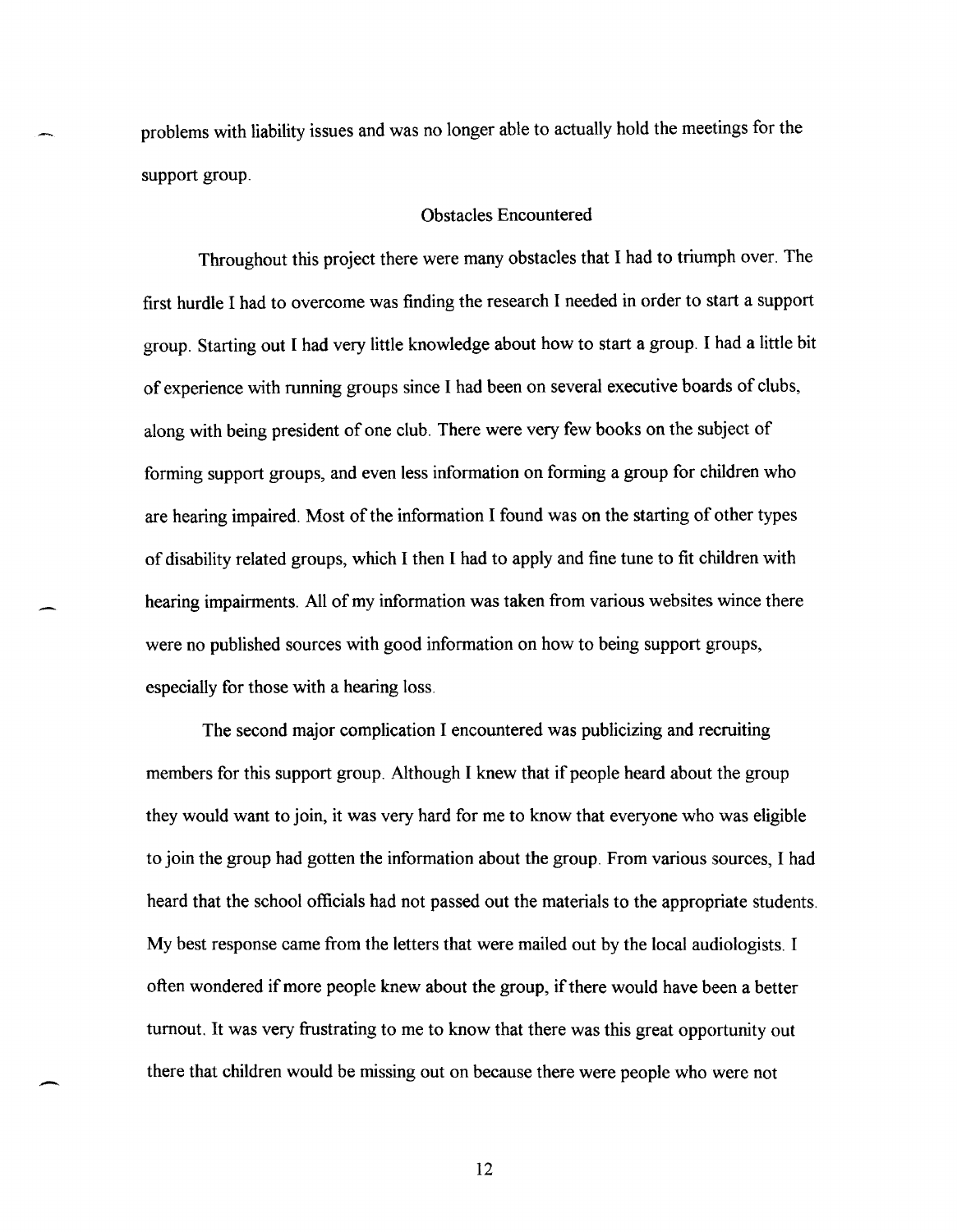willing to distribute the necessary information. It also made me wonder how many other wonderful opportunities the children in the school systems may have been missing out on because the school administrators simply overlooked the material.

The third obstacle I encountered was finding a day and time that worked out for everyone. When I sent out the applications I asked for the best days and times that would work out. Every application had a different preference. I did not want to pick a day that favored any one person. Once I scheduled the first meeting, I called everyone to see if they would be able to make it, and none of them were available. This group of children was a very active bunch, and most of them had some sort of prior engagement almost everyday of the week. Although I do believe that once there was a schedule established, it would have been easier to get the members together. I also assume that once the summer was over the children would have been less busy.

Although these three complications were very challenging to rise above, the most difficult hardship with this project was when I was told I could no longer hold the meetings for the support group because of liability reasons. It was very upsetting to me that I had to tell these children that I could no longer provide them with the social atmosphere to make new friends with others who have a hearing impairment. Children are resilient, and I know that while they may have been upset initially, they would be back to their life before the group. Because I could no longer hold the meetings for this group, I had to make some modifications to the final outcome of my project. I could no longer make a scrapbook of the group, so instead I chose to make an outline of what the scrapbook would include. I also included several sample flyers announcing events, a sample press release and announcement, and some agendas for potential meetings in the

13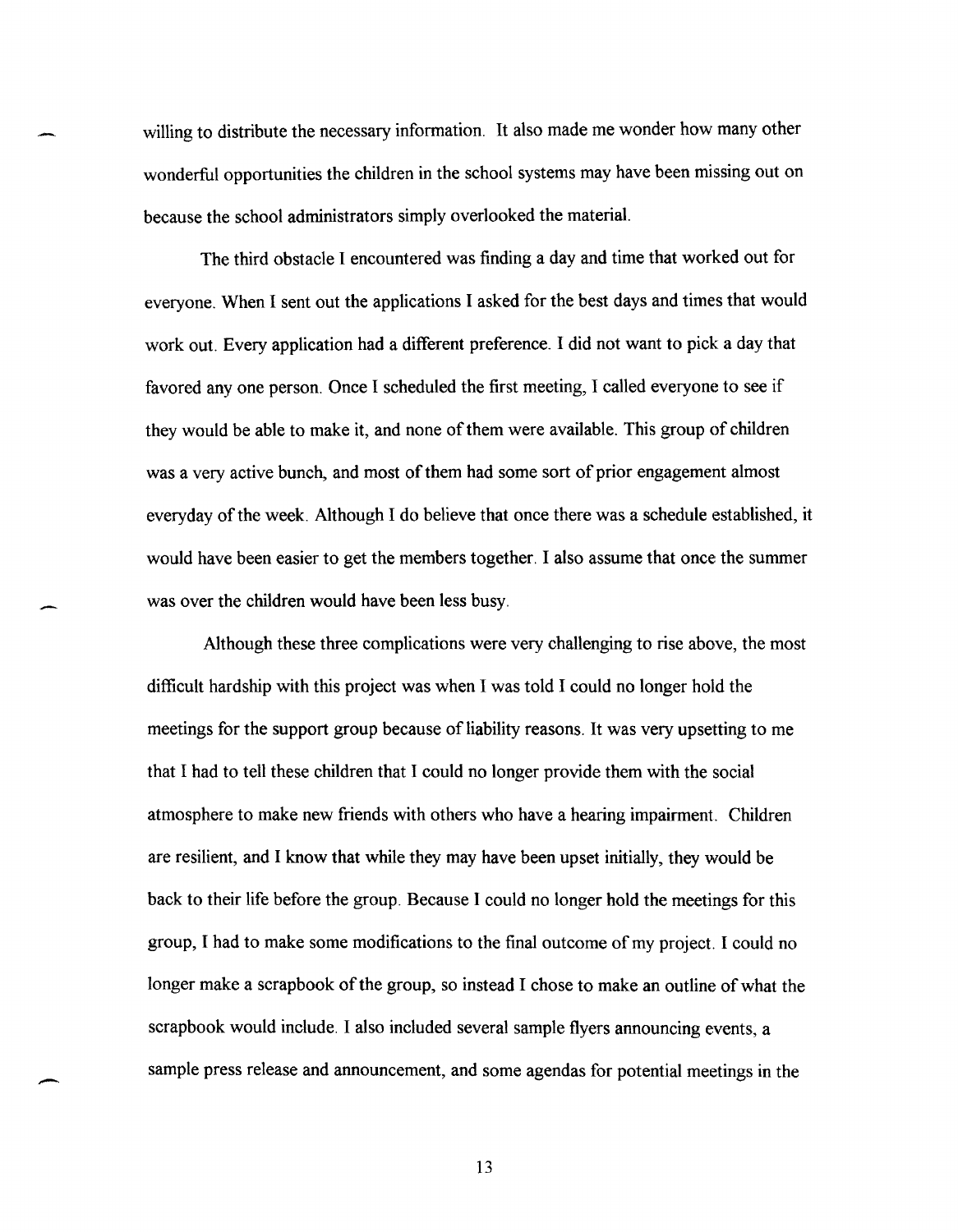future. I decided to view this project as a layout for a future group that I will put together once I am finished with my college education.

#### Future Endeavors

This project is a very important foundation for my future undertakings as an audiologist. One of my most important goals of my life is to help other people who have a hearing loss acquire a more positive outlook about it because with a less negative view will come a greater acceptance of the hearing impairment. With the greater acceptance of a hearing loss will slowly come the diminishing of the stereotypes that go with any disability. While growing up I always wanted to have that friend who was just like me and understood what it was like to wear hearing aids. I think it is very important that children now have that opportunity that I was not given.

Although I could not achieve this goal with this creative project, it allowed me to lay the foundation for a future support group. I have done the research and have written several sample agenda, flyers, cover letters, and applications that I can use for reference in the future. This project has allowed me to grasp the knowledge of how to form and organize a group, which will not only be beneficial to me when starting another support group, but will be valuable to me in future employment positions.

14

-

يدعين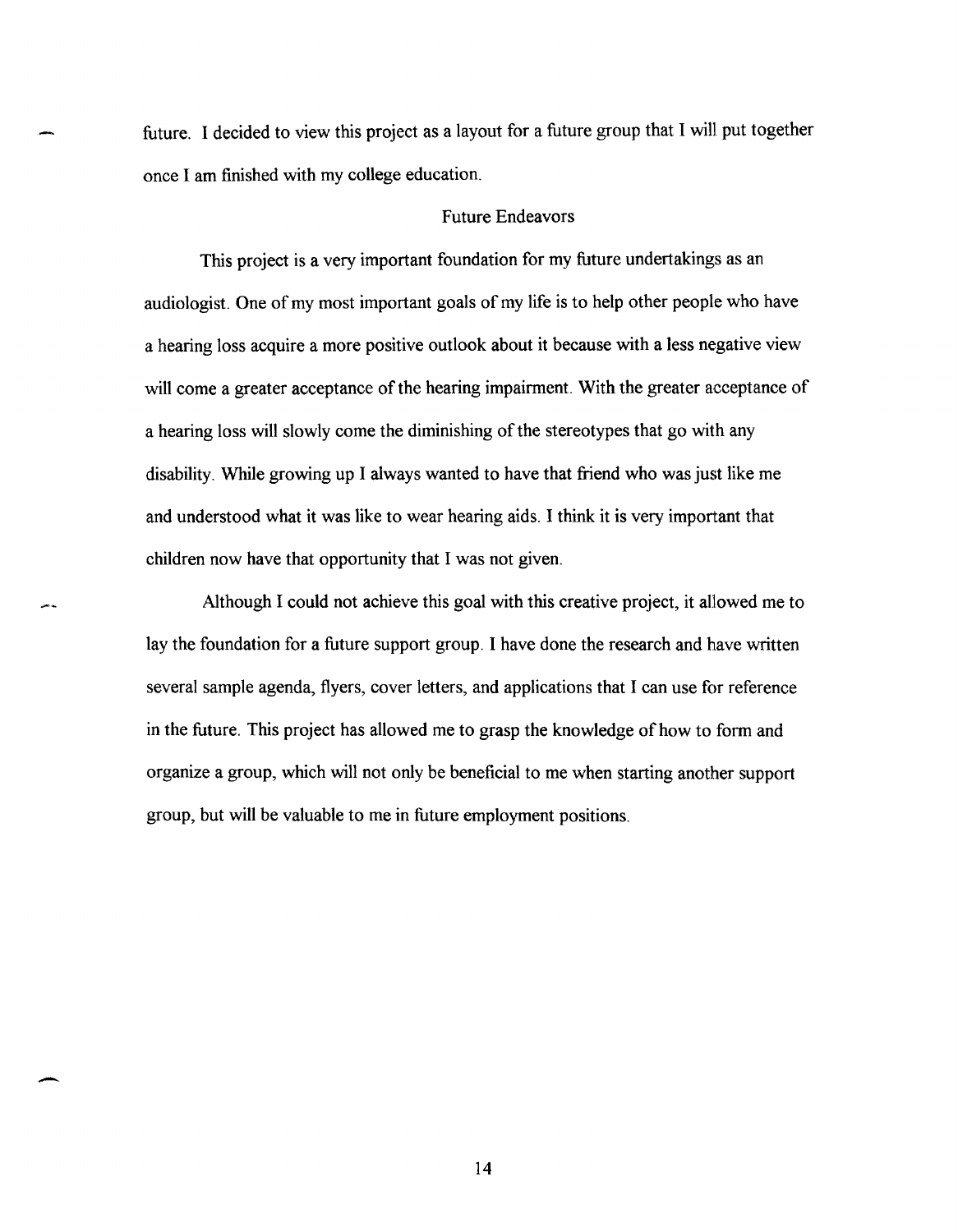#### References

www.agbell.org

-

-

www.HEARindiana.org

www.ohioonline.osu.edu/ss-fact/OI82.html

www.parenttoparent.org/Sup-run.htm

www.spinalcord.org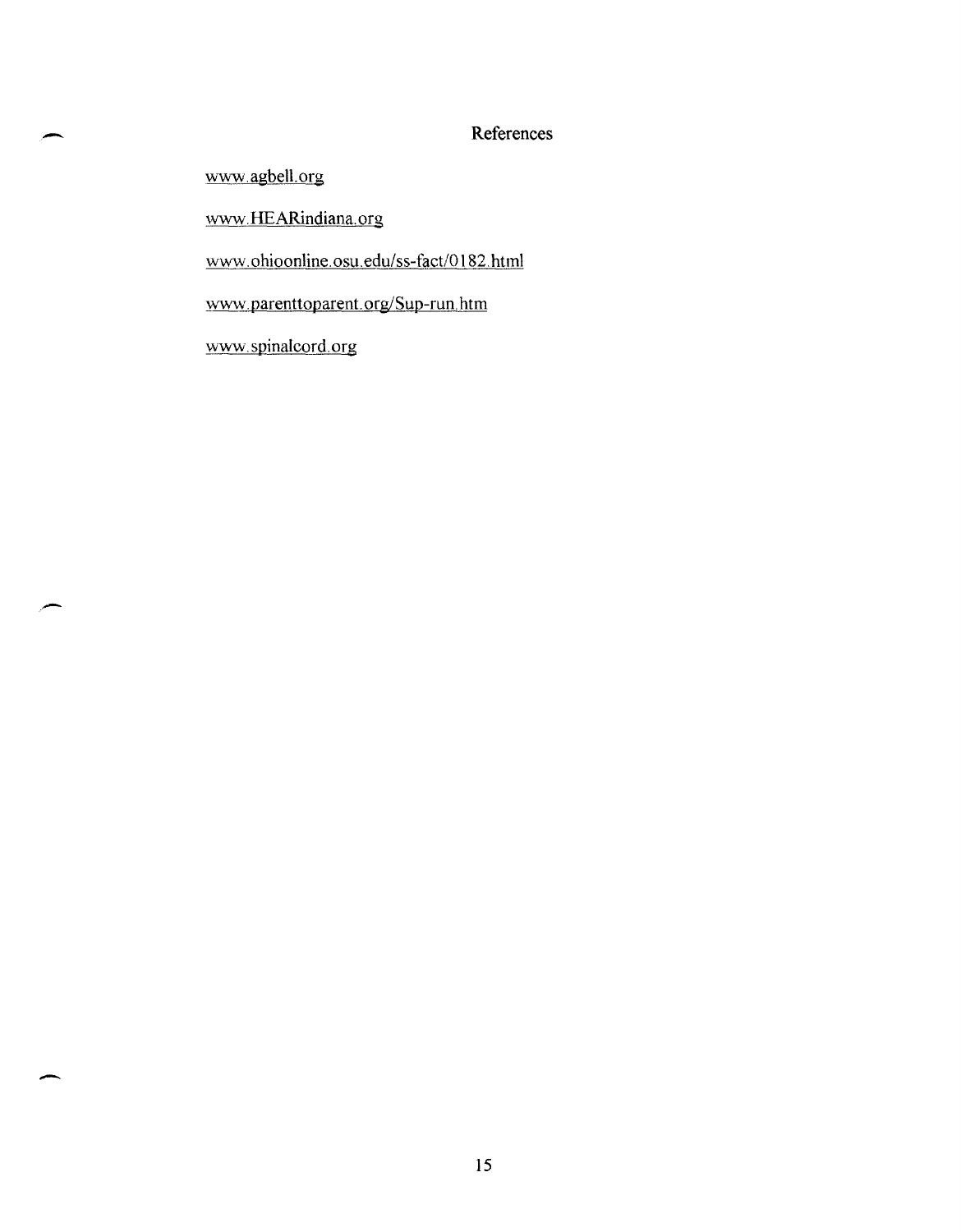### **APPENDIXES**

### **Materials for Future Use**

Appendix A: Scrapbook Outline

Appendix B: Application Packet

Appendix C: Letters to professionals

Appendix D: Flyers

-

-

Appendix E: Announcement<br>Appendix F: Press Release

 $Appendix F:$ 

Appendix G: Agendas

Appendix H: Regret Letter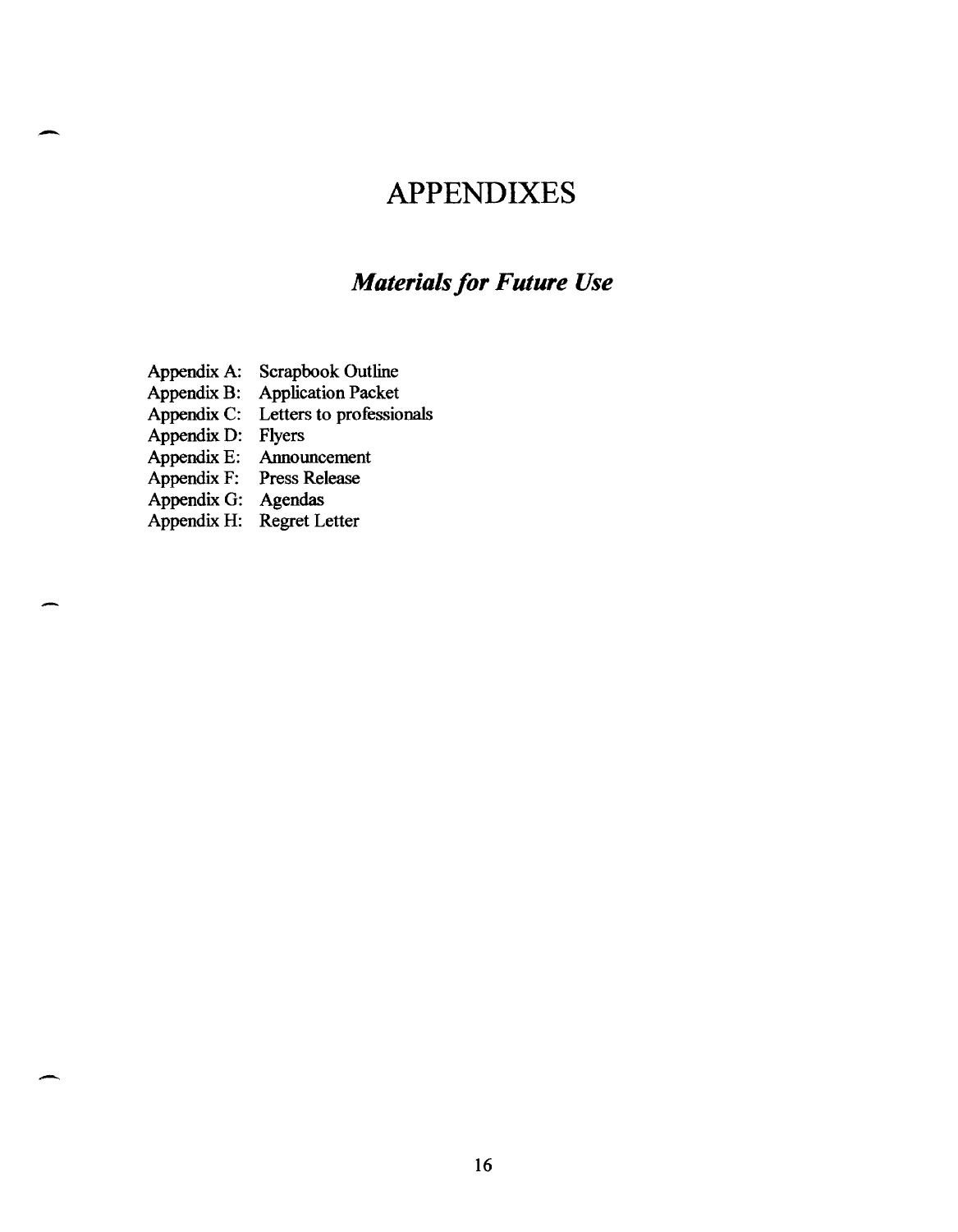## APPENDIX A:

.-

-

-

## **SCRAPBOOK OUTLINE**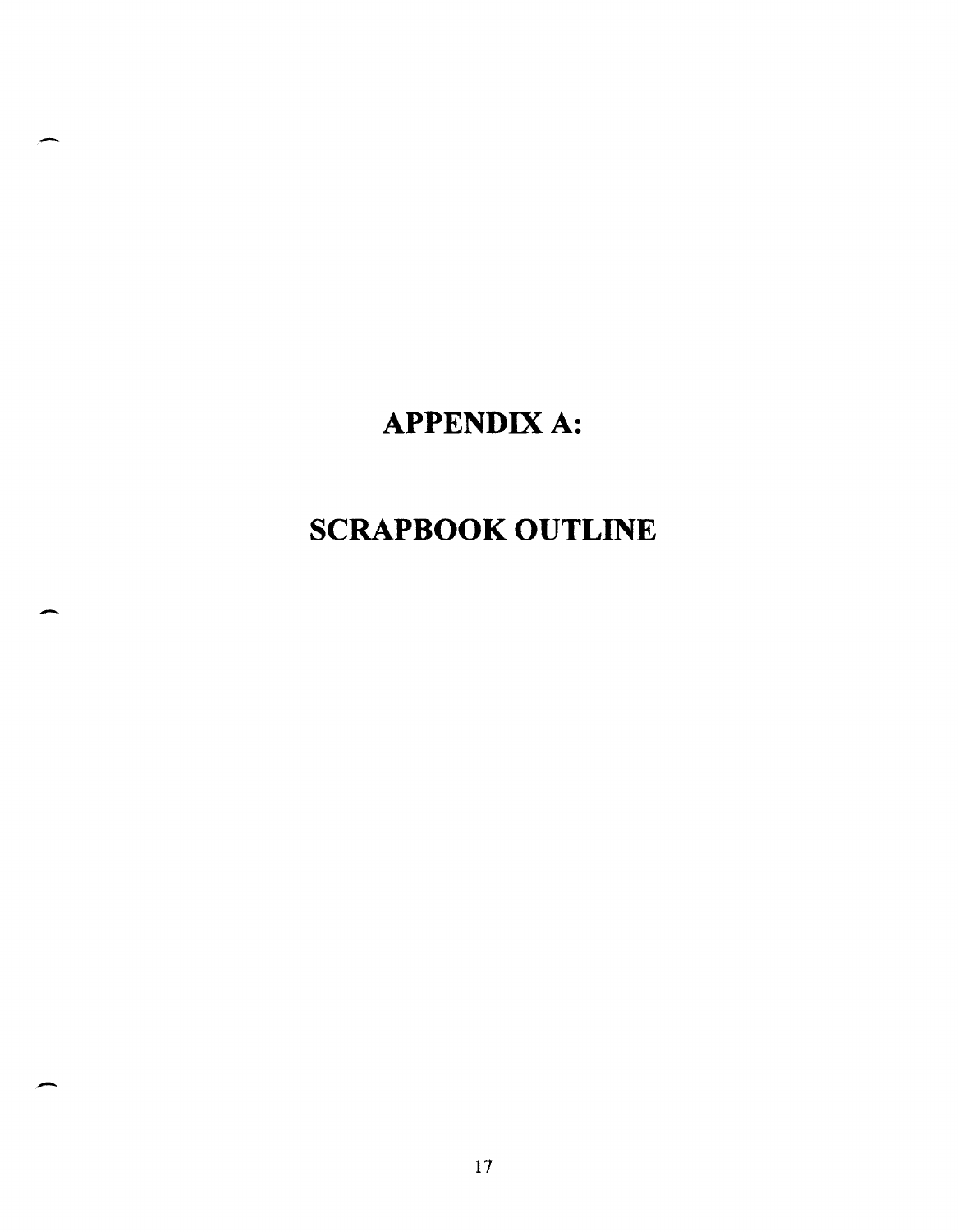#### **Scrapbook**

-

-

The scrapbook would be a gift from me to the children who have participated in the support group, which would have been given to them at the holiday party in December. This scrapbook would be a reminder to them of the fun times that they had shared with their newfound friends over the year of the support group. I would want the input from the different members of the club, along with their help in designing several of the pages in the scrapbook. The scrapbook would include the following items:

- I. Personal letter to each member from me describing their most positive traits, so that during the difficult times in life, they could tum back to my letter and receive some inspiration to continue ahead.
- II. Picture and personal description of each child in the group. The children would help write their own personal page. I also want some positive traits listed from the other group members.
- III. Pictures and descriptions of the monthly events that are held, which will remind them of all of the fun times during the social interactions with other hearing impaired people.
- IV. Newspaper clippings-My goal was to get the local papers to do a feature article on the group and the members of the group. The exposure would also help to erase some of those stereotypes associated with children and hearing loss.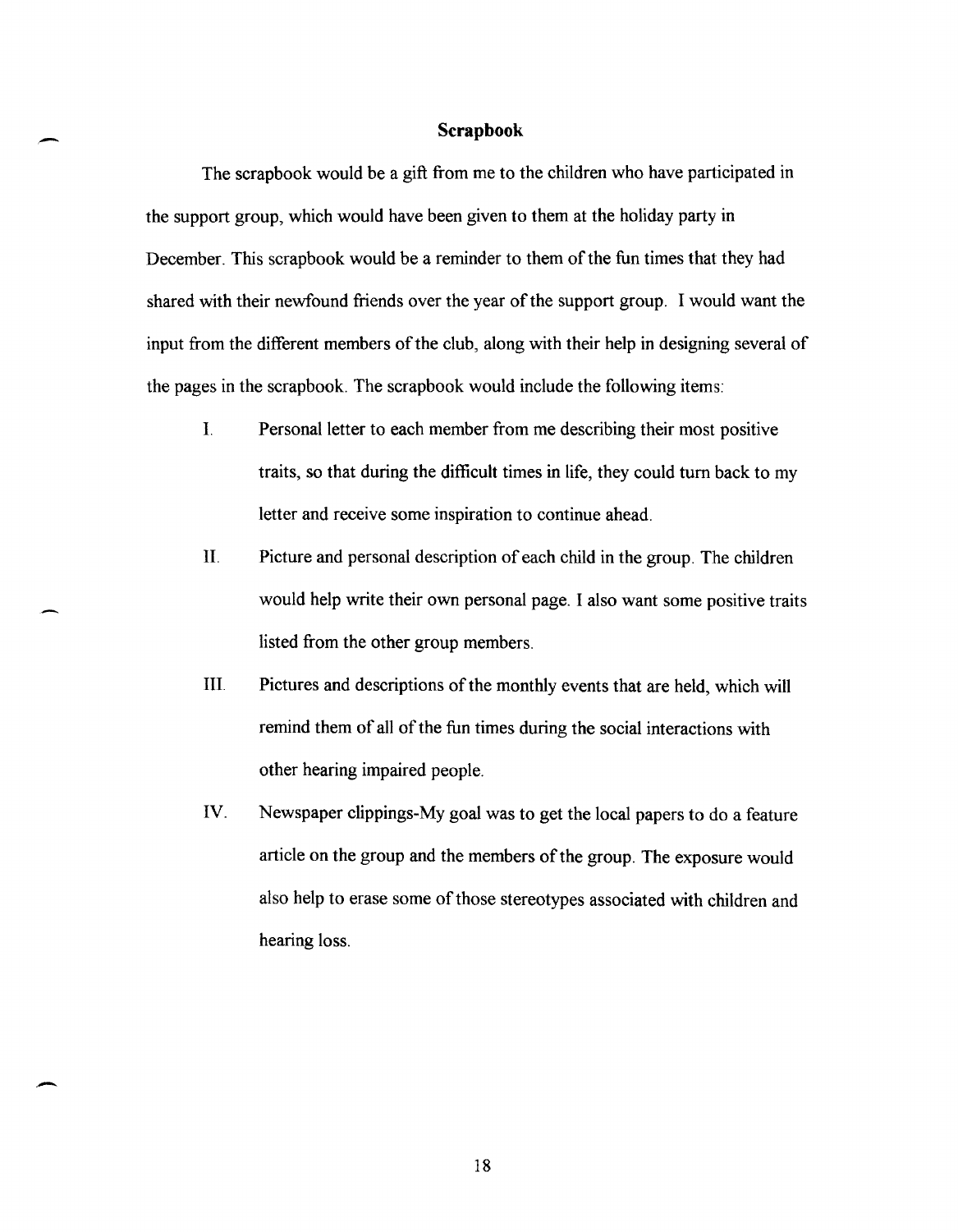## **APPENDIX B:**

-

-

# **APPLICATION PACKET**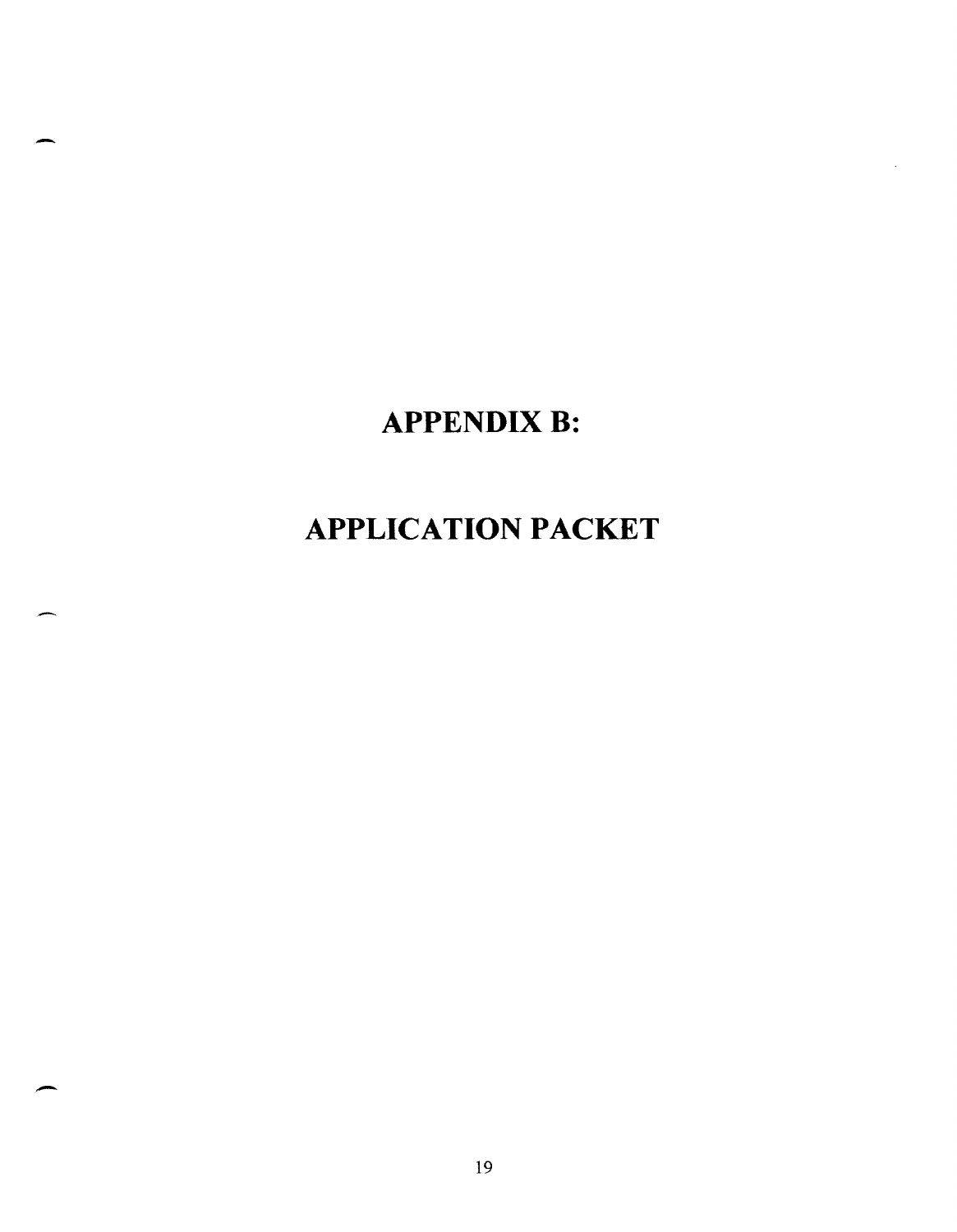

Muncie, Indiana 47306-0555 Phone: 765-285-8161

February 5, 2002

Dear prospective support group members,

-

I am a junior at Ball State University majoring in pre-audiology and will graduate in May 2003. I am also a part of the Honors College and working on my senior honors thesis which involves starting a support group for children who are hearing impaired. After finishing my undergraduate degree, I plan to attend graduate school to obtain my Doctor of Audiology (Au.D.) degree and then practice as a clinical audiologist in a private practice.

My reasons for starting the support group are personal. I graduated from Versailles High School in Versailles, Ohio, in 1999. While growing up, I dealt with an event that most other children did not: at the age of five I was diagnosed with a moderate to moderately severe bilateral hearing loss. Hearing loss is a trait that is passed through my family; my grandmother, mother, sister, six aunts and uncles, and nine cousins are all hard of hearing. Despite the tremendous amount of family support I had, there were still many times I felt alone. A hearing loss is very difficult to adjust to, especially for children since it is relatively uncommon. I desperately wanted to be friends with someone who was my age who had a hearing loss.

And so, for my senior honors project, I am starting a support group for children who are hard of hearing and their families in the Darke County, Ohio, area. My hopes are that this support group will allow the children to make friends with other children like themselves and find a role model, have a positive impact on their ability to cope with hearing loss and, hopefully, give them a greater ability to succeed later in life. I intend to plan different events throughout the year to allow the kids to get to know each other such as: bowling, a cookout, swimming, games day, day camp, movies, and a holiday party. (If you have any other ideas, please let me know!) I also want to include the families because I feel that sometimes families can feel isolated. There will be some sessions where the families can ask each other questions or just talk.

Thank you in advance for your participation in this support group. It is my hope that this support group will have a positive impact on everyone. If you have any questions, please feel free to contact me anytime at (765) 214-9909

Sincerely,

alison Bruns

Alison Bruns 25 Klipple Hall Muncie, IN 47306 (765) 214-9909 ambruns@bsu.edu Mary Jo Germani, Ph.D., CCC-SLP Department Chairperson & Senior Honors Thesis Advisor (765) 285-8162; (765) 285-5623 (fax) mgermani@bsu.edu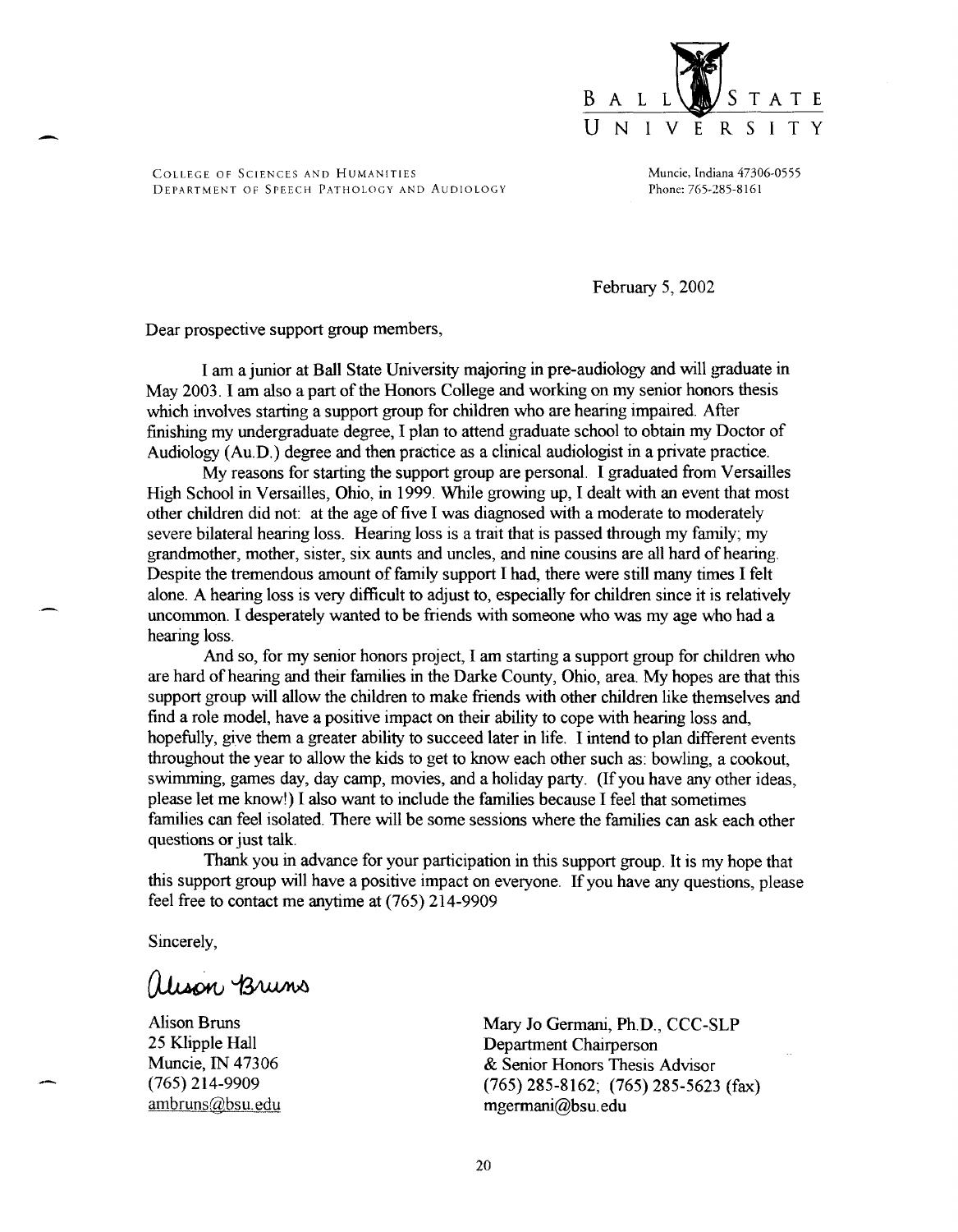#### **Darke County Support Group for Children with Hearing Impairment**

The purpose of this support group is to give children with hearing impairment in Darke County, Ohio, the opportunity to form a network of friends who are also hearing impaired by involving them in different social activities throughout the school year. It will also serve to give the families a place to find support among other families who have a child who is hard of hearing. To help me make the support group as beneficial and fun as possible, please fill out the following information:

| Child's Name      | Gender: M or F |
|-------------------|----------------|
| Parents' Names:   |                |
|                   |                |
| Address:          |                |
| Phone $($         | E-mail:        |
| School Attending: | Current Grade: |
|                   |                |

1. What are some of your child's favorites activities?

2. What are some of your child's least favorite activities?

-

3. What would your family and your child like to get out of this support group?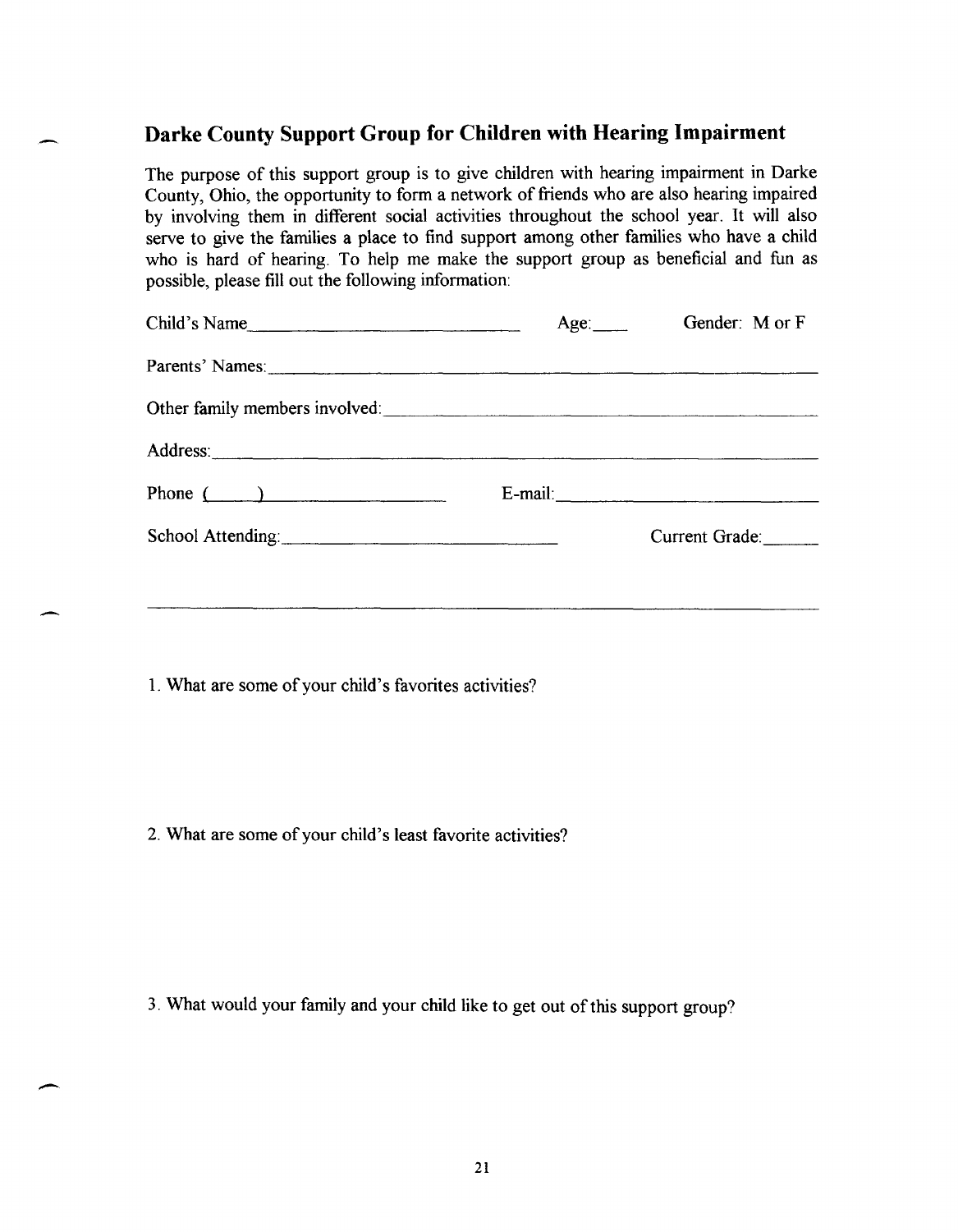4. Does your family have a lot of contact with other children who are hearing impaired and their families?

5. Does the whole family want to get involved or just your child? If more than just the child, please list who else will be involved and his/her relationship to the child?

6. What are the best days and times for this support group to meet for you and your family?

Please return this form as soon as it is convenient to:

-

-

Alison Bruns c/o Beltone Hearing and Audiology Service 303 S. Broadway Greenville, OH 45331 Fax: (937) 548-4562

If you have any questions, you can contact Beltone Hearing and Audiology Service at (937) 548-4242 or you can reach me at Ball State University at (765)  $214-9909$  and ambruns@bsu.edu.

# Thank You!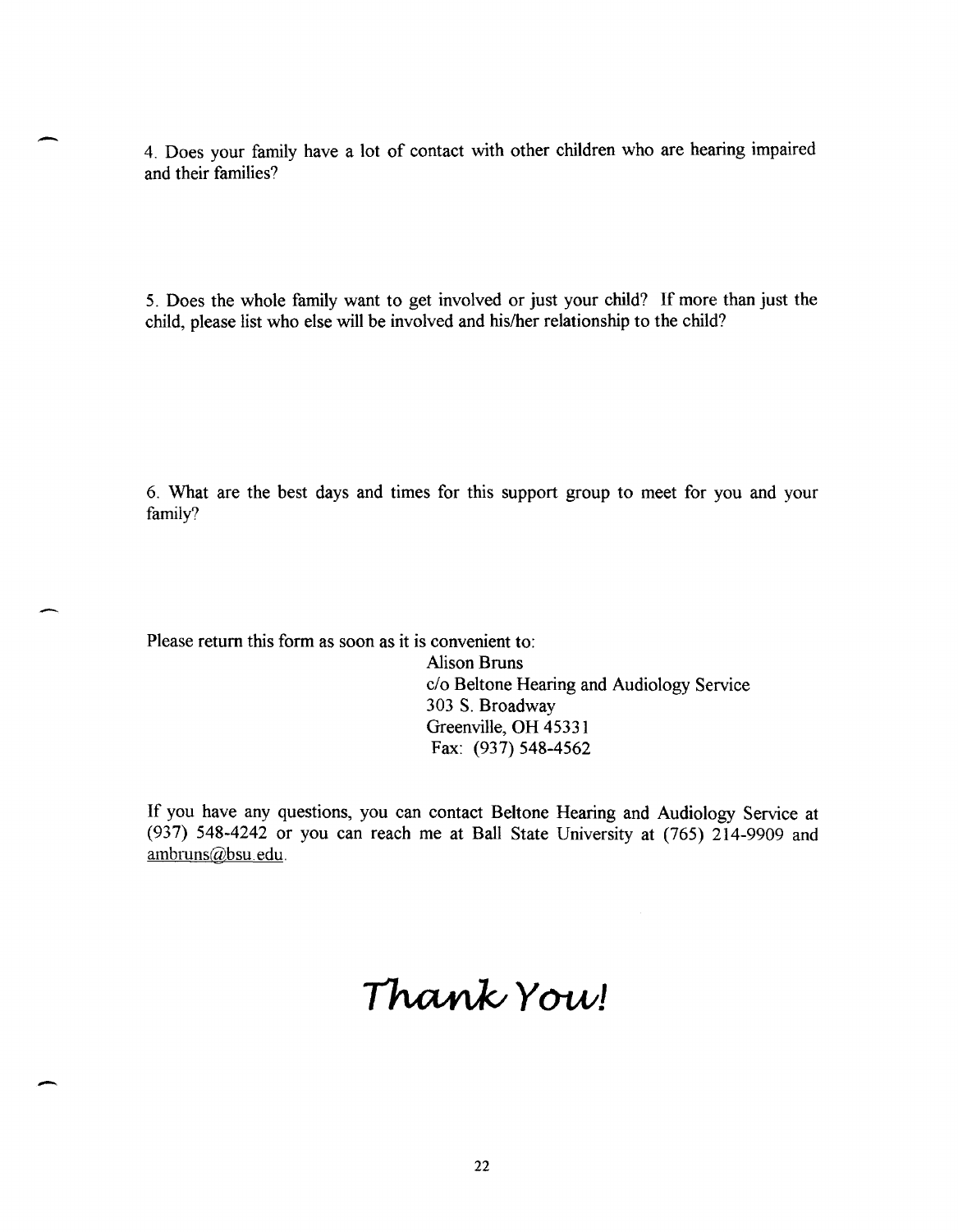### **APPENDIX C:**

-

-

-

### **LETTERS TO PROFESSIONALS**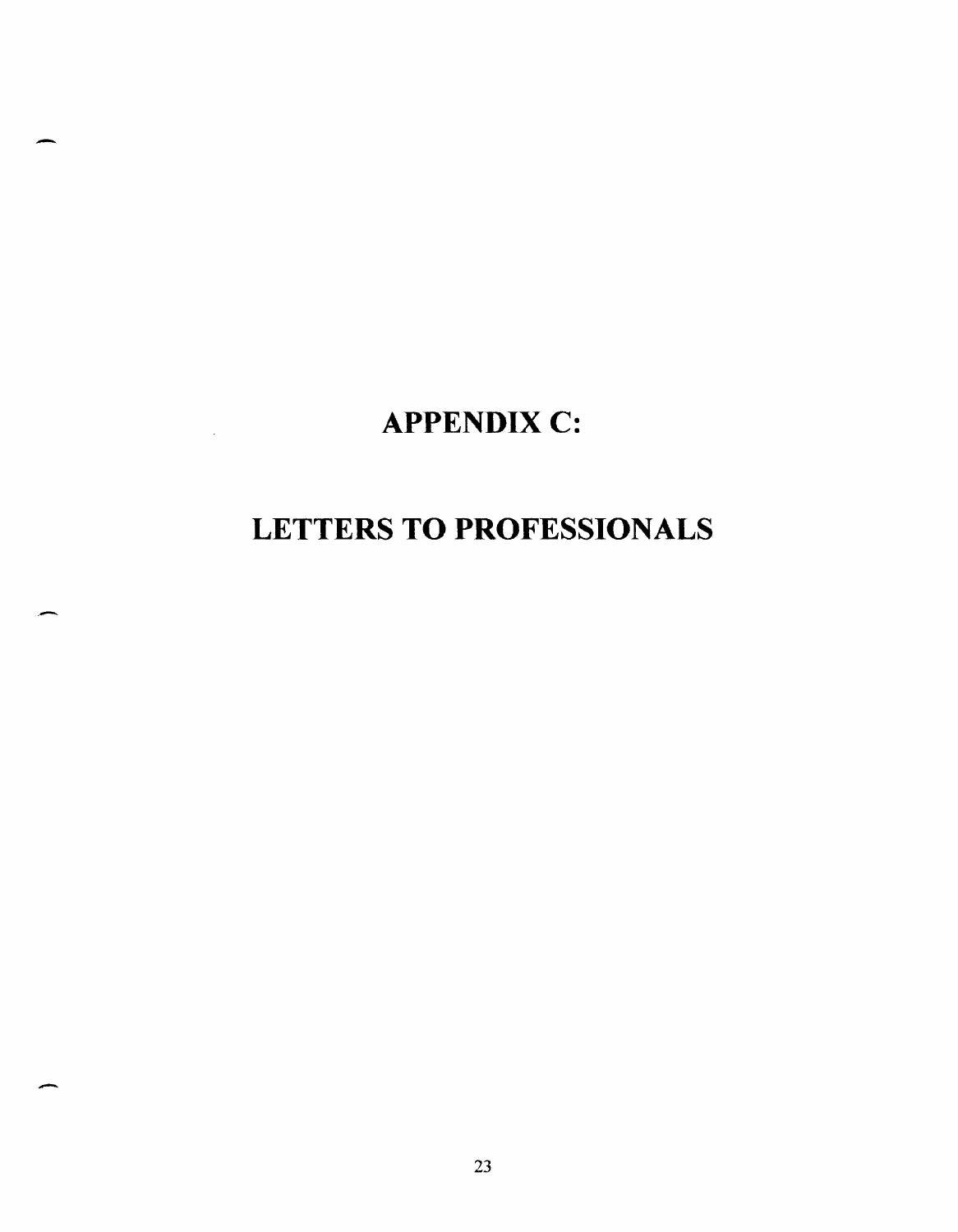

Muncie, Indiana 47306-0555 Phone: 765-285-8161

February 7, 2002

Dear professional,

.-

I am a junior at Ball State University majoring in pre-audiology and will graduate in May 2003. I am also a part of the Honors College and working on my senior honors thesis which involves starting a support group for children who are hearing impaired. After finishing my undergraduate degree, I plan to attend graduate school to obtain my Doctor of Audiology (Au.D.) degree and then practice as a clinical audiologist in a private practice.

My reasons for starting the support group are personal. I graduated from Versailles High School in Versailles, Ohio, in 1999. While growing up, I dealt with an event that most other children did not: at the age of five I was diagnosed with a moderate to moderately severe bilateral hearing loss. Hearing loss is a trait that is passed through my family; my grandmother, mother, sister, six aunts and uncles, and nine cousins are all hard of hearing. Despite the tremendous amount of family support I had, there were still many times I felt alone. A hearing loss is very difficult to adjust to, especially for children since it is relatively uncommon. I desperately wanted to be friends with someone who was my age who had a hearing loss.

And so, for my senior honors project, I am starting a support group for children who are hard of hearing and their families in the Darke County, Ohio, area. My hopes are that this support group will allow the children to make friends with other children like themselves and find a role model, have a positive impact on their ability to cope with hearing loss and, hopefully, give them a greater ability to succeed later in life. I intend to plan different events throughout the year to allow the kids to get to know each other such as: bowling, a cookout, swimming, games day, day camp, movies, and a holiday party. (If you have any other ideas, please let me know!) I also want to include the families because I feel that sometimes families can feel isolated. There will be some sessions where the families can ask each other questions or just talk.

Thank you in advance for your cooperation in helping me locate members for this support group. It is my hope that this support group will have a positive impact on everyone. If you have any questions, please feel free to contact me anytime at (765) 214-9909.

Sincerely,

Theor Burns

Alison Bruns 25 Klipple Hall Muncie, IN 47306 (765) 214-9909 ambruns@bsu.edu Mary 10 Germani, Ph.D., CCC-SLP Department Chairperson & Senior Honors Thesis Advisor (765) 285-8162; (765) 285-5623 (fax) mgermani@bsu.edu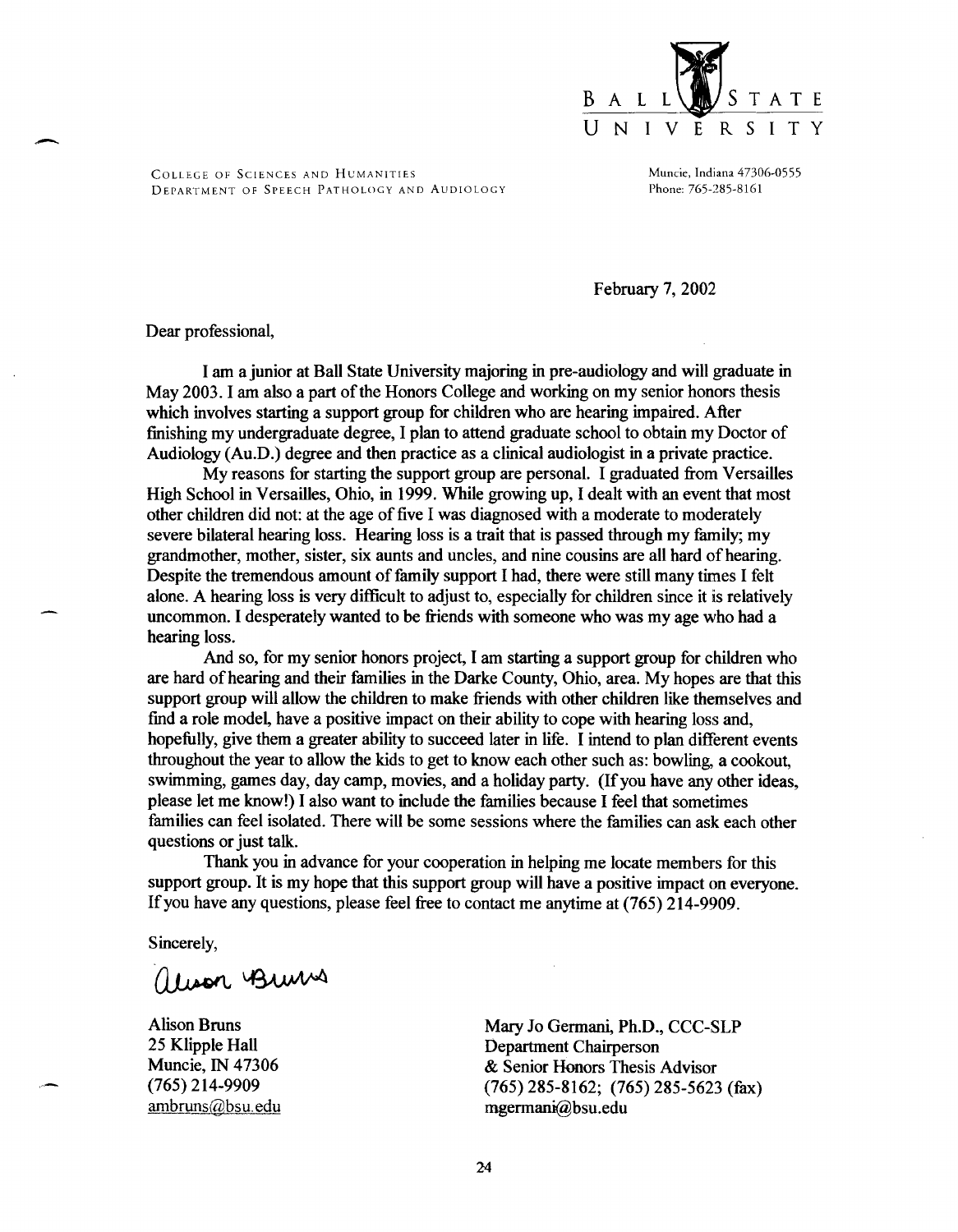

Muncie, Indiana 47306-0555 Phone: 765-285-8161

February 11, 2002

#### To Sertoma:

I am a junior at Ball State University majoring in pre-audiology and will graduate in May 2003. I am also a part of the Honors College and working on my senior honors thesis which involves starting a support group for children who are hearing impaired. After finishing my undergraduate degree, I plan to attend graduate school to obtain my Doctor of Audiology (Au.D.) degree and then practice as a clinical audiologist in a private practice.

My reasons for starting the support group are personal. I graduated from Versailles High School in Versailles, Ohio, in 1999. While growing up, I dealt with an event that most other children did not: at the age of five I was diagnosed with a moderate to moderately severe bilateral hearing loss. Hearing loss is a trait that is passed through my family; my grandmother, mother, sister, six aunts and uncles, and nine cousins are all hard of hearing. Despite the tremendous amount of family support I had, there were still many times I felt alone. A hearing loss is very difficult to adjust to, especially for children since it is relatively uncommon. I desperately wanted to be friends with someone who was my age who had a hearing loss.

And so, for my senior honors project, I am starting a support group for children who are hard of hearing and their families in the Darke County, Ohio, area. My hopes are that this support group will allow the children to make friends with other children like themselves and find a role model, have a positive impact on their ability to cope with hearing loss and, hopefully, give them a greater ability to succeed later in life. I intend to plan different events throughout the year to allow the kids to get to know each other such as: bowling, a cookout, swimming, games day, day camp, movies, and a holiday party. I also plan to make a scrapbook from the first year of the support group for each child that is involved.

However, I want this support group to be something that everyone can participate in, so I am asking for financial assistance to help provide for the costs of this support group. I do not want anyone to have to pay to participate in this support group. Costs in this support group will include costs of various activities held throughout the year, refreshments for the meetings, and scrapbook supplies for the scrapbooks for each person.

Thank you in advance for your fmancial assistance in this support group. It is my hope that this support group will have a positive impact on everyone. If you have any questions, please feel free to contact me anytime at (765) 214-9909.

Sincerely,

Wison Buins

Alison Bruns 25 Klipple Hall Muncie, IN 47306 (765) 214-9909 ambruns@bsu.edu Mary Jo Germani, Ph.D., CCC-SLP Department Chairperson & Senior Honors Thesis Advisor (765) 285-8162; (765) 285-5623 (fax) mgermani@bsu.edu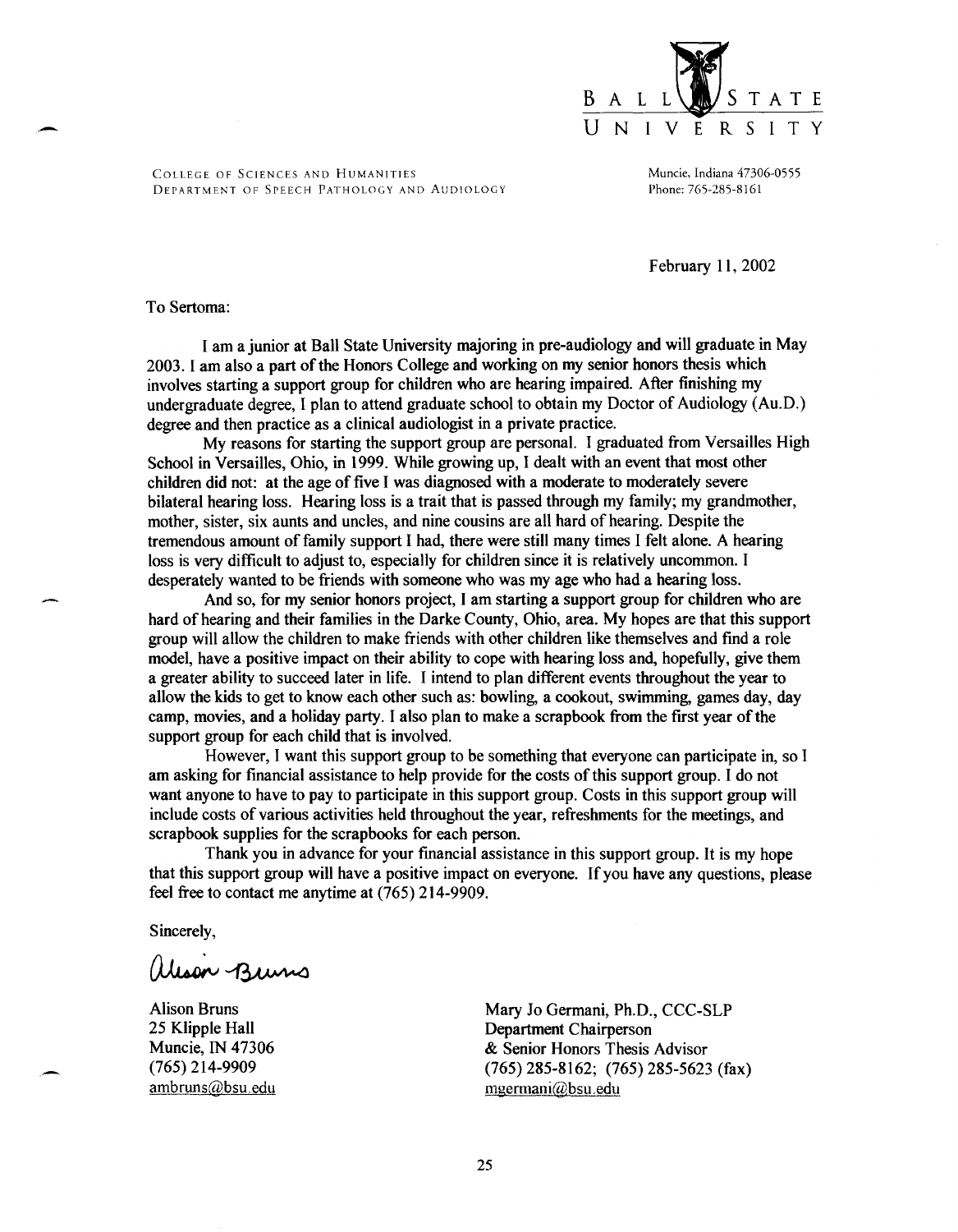

Muncie, Indiana 47306-0555 Phone: 765-2.85-8161

March 27, 2002

Dear Name of SLP,

I am starting a support group for children who are hearing impaired in Darke County, Ohio, and I am writing to give you some information.

I am a junior at Ball State University majoring in pre-audiology and will graduate in May 2003. I am also a part of the Honors College and working on my senior honors thesis. After finishing my undergraduate degree, I plan to attend graduate school to obtain my Doctor of Audiology (Au.D.) degree and then practice as a clinical audiologist in a private practice.

My senior honors thesis involves starting a support group for children who are hearing impaired in Darke County, Ohio. I would like every child to be given the opportunity to participate in this group, and so, I would like your help in recruiting members for this support group. I would greatly appreciate it if you could distribute the enclosed information to any students who are hearing impaired. As a courtesy, I have also shared this information with the school principals via Lisa Combs, who distributed the information at a recent principals meeting.

Thank you in advance for your help in recruiting members for this group. It is my hope that the support group will have a positive impact on everyone involved. If you have any questions, please contact me anytime at (765) 214-9909.

Sincerely,

-

alison Brins

Alison Bruns 25 Klipple Hall Muncie, IN 47306 (765) 214-9909 ambruns@bsu.edu Mary Jo Germani, Ph.D., CCC-SLP Department Chairperson & Senior Honors Thesis Advisor (765) 285-8162; (765) 285-5623 (fax) mgermani@bsu.edu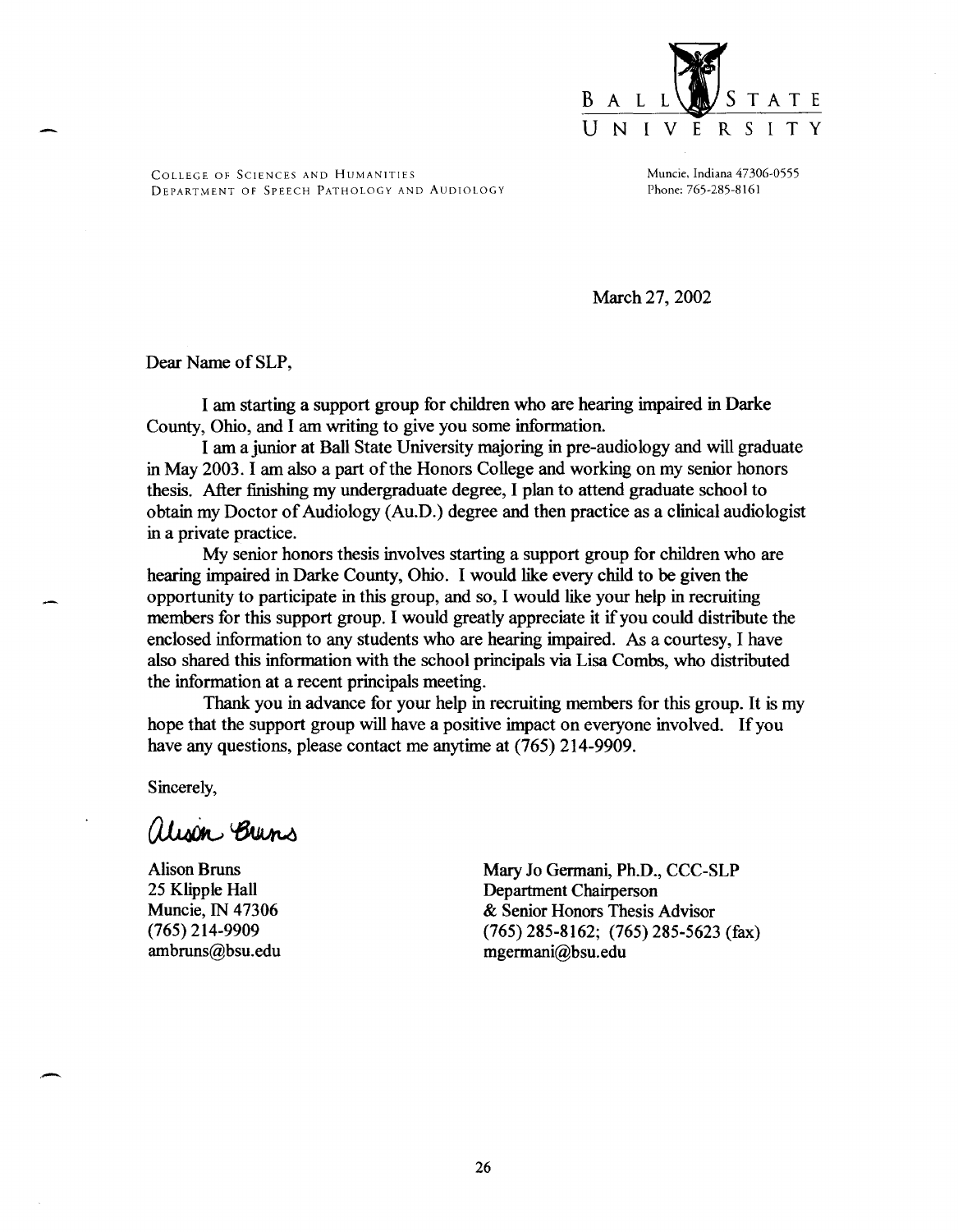### **APPENDIXD:**

 $\overline{\phantom{a}}$ 

-

### **FLYERS**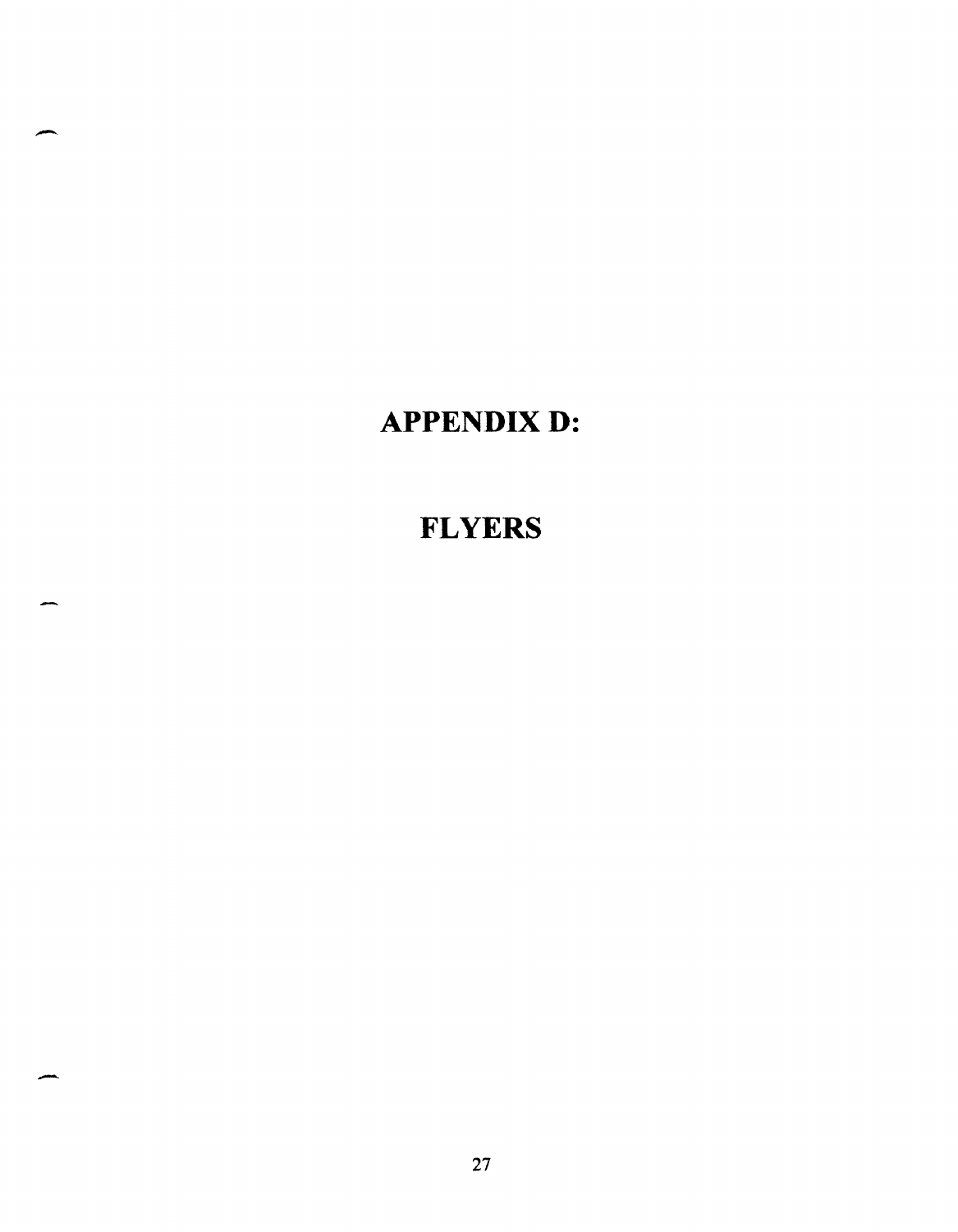

What:  $\mathbf T$  he first meating of the **Darks County Support** Group for Children who are Hearing Impaired

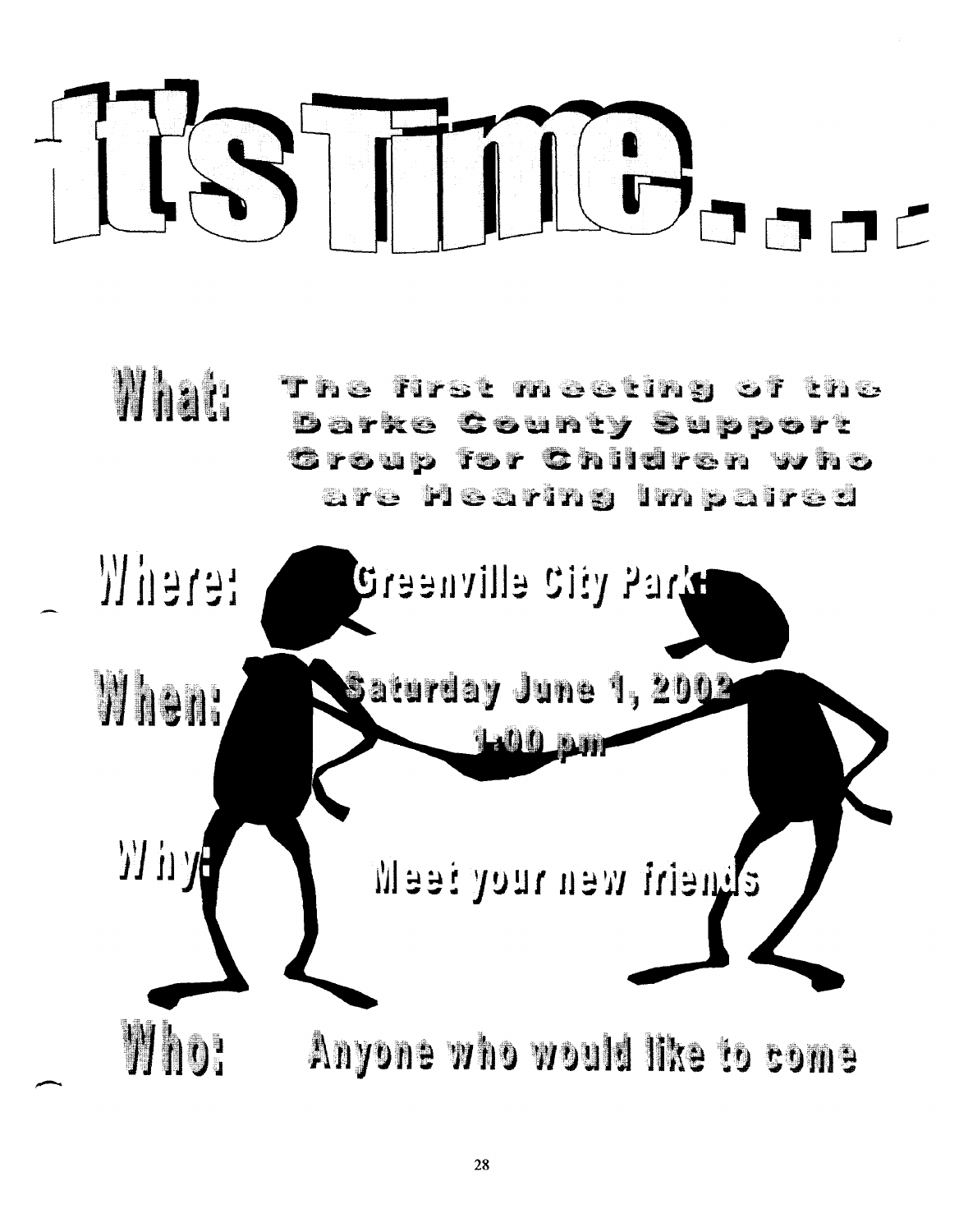

# What: Holiday Party Where: YMCA gathering area When: December 1 Who: Members and Family Members

# please bring a \$5 White Elephant Gift for Exchange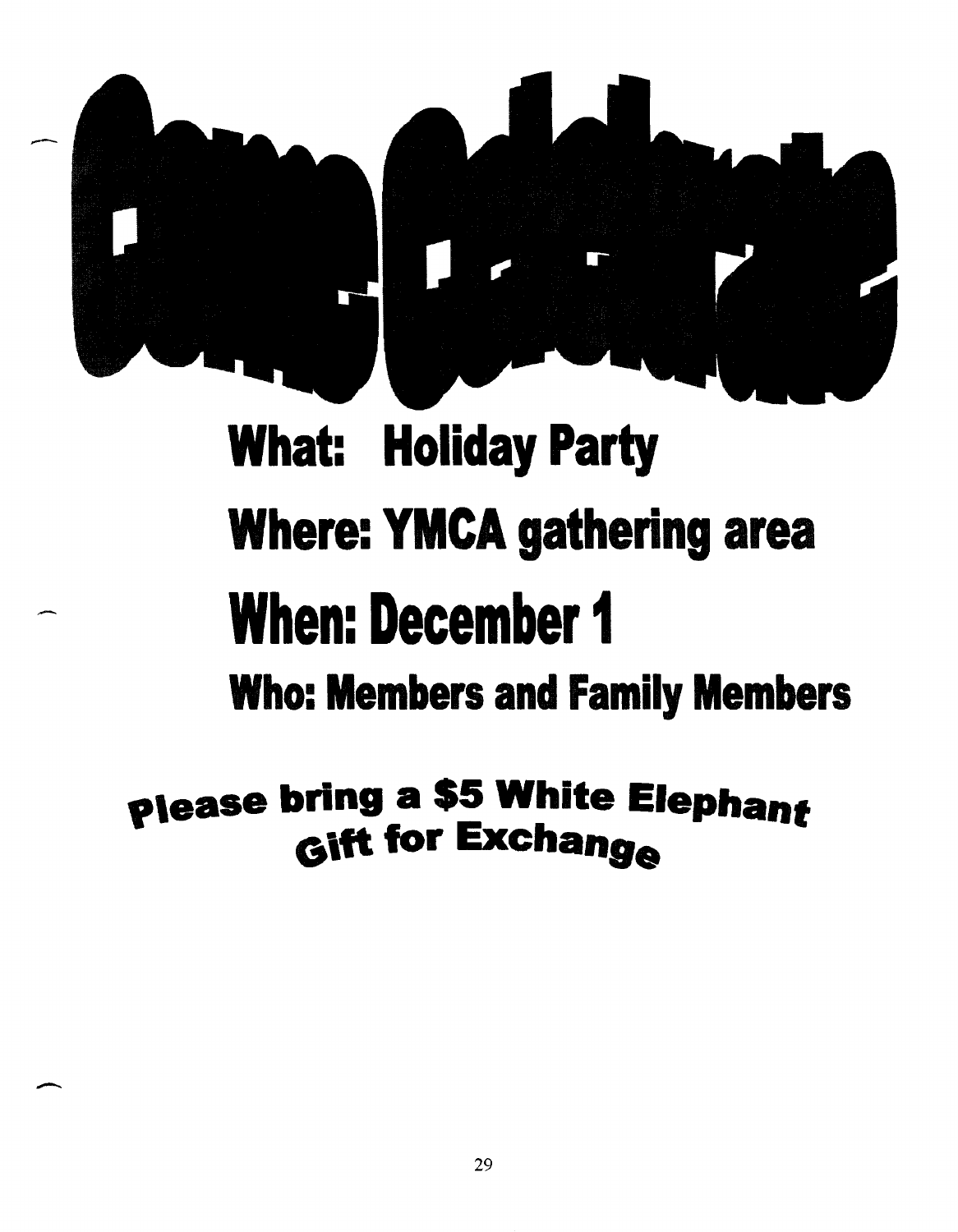### **APPENDIX E:**

-

-

-

## **ANNOUNCEMENT**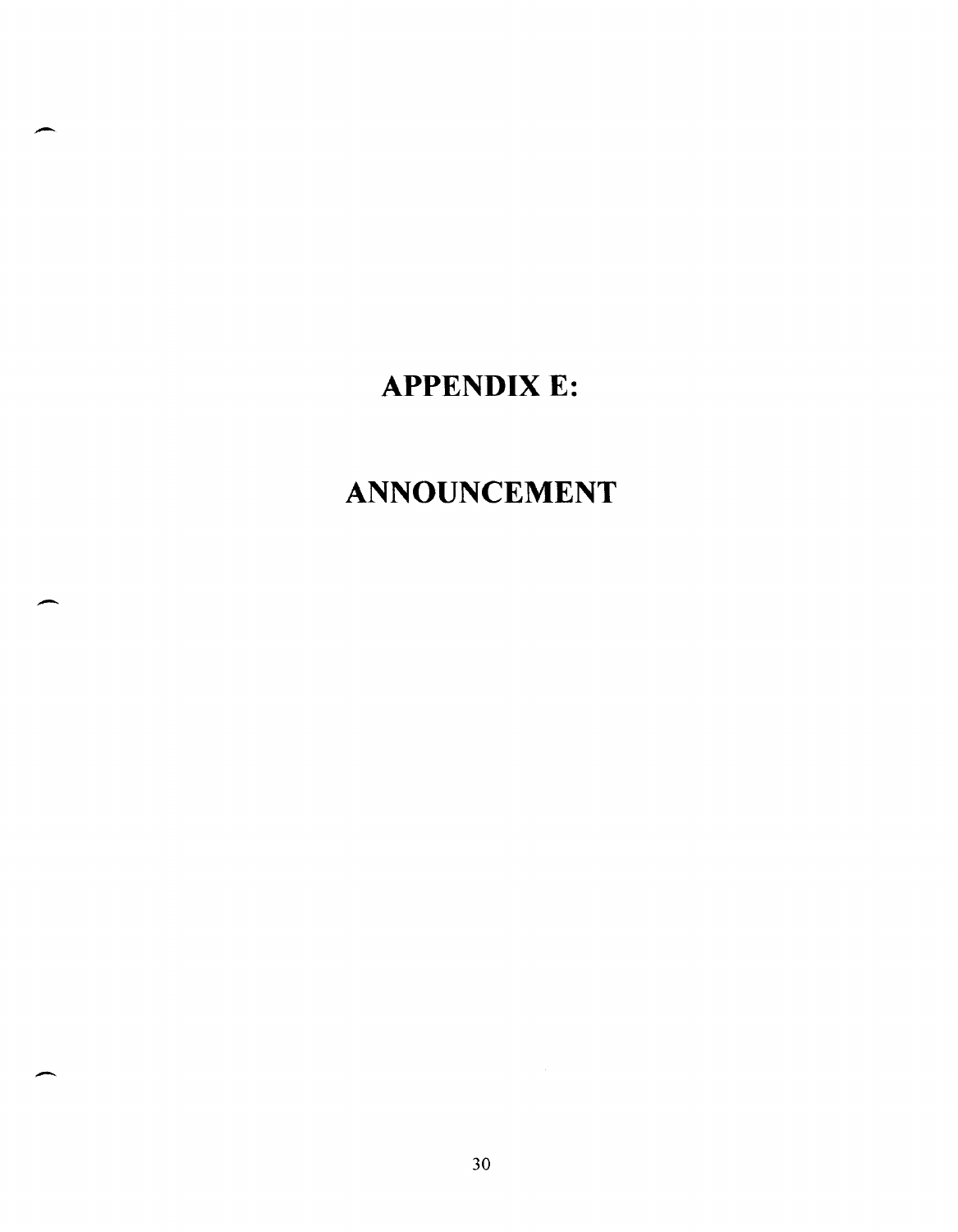#### **Announcement**

A support group for children who are hearing impaired and their families is now being formed in Darke County, Ohio. The format of this group will be a support/social group with educational information and speakers at some meetings. The details of the first meeting are:

| Date:    | Saturday, June 1, 2002   |
|----------|--------------------------|
| Time:    | $1:00$ p.m.              |
| Place:   | Greenville City Park     |
| Format:  | Social gathering         |
| Contact: | Alison Bruns at 526-5982 |

.-

-

-

The first meeting will be a social gathering for the children who are hearing impaired and will be a time for them to get to know each other. Dates, times, and location for future meetings will also be discussed.

I would appreciate your referrals to this group. If you or anyone would like more information about the group, please call Alison Bruns at (937) 526-5982.

I would also appreciate you posting this announcement on all appropriate bulletin boards.

Thank you so much for your cooperation. With your help I will be able to reach many more people.h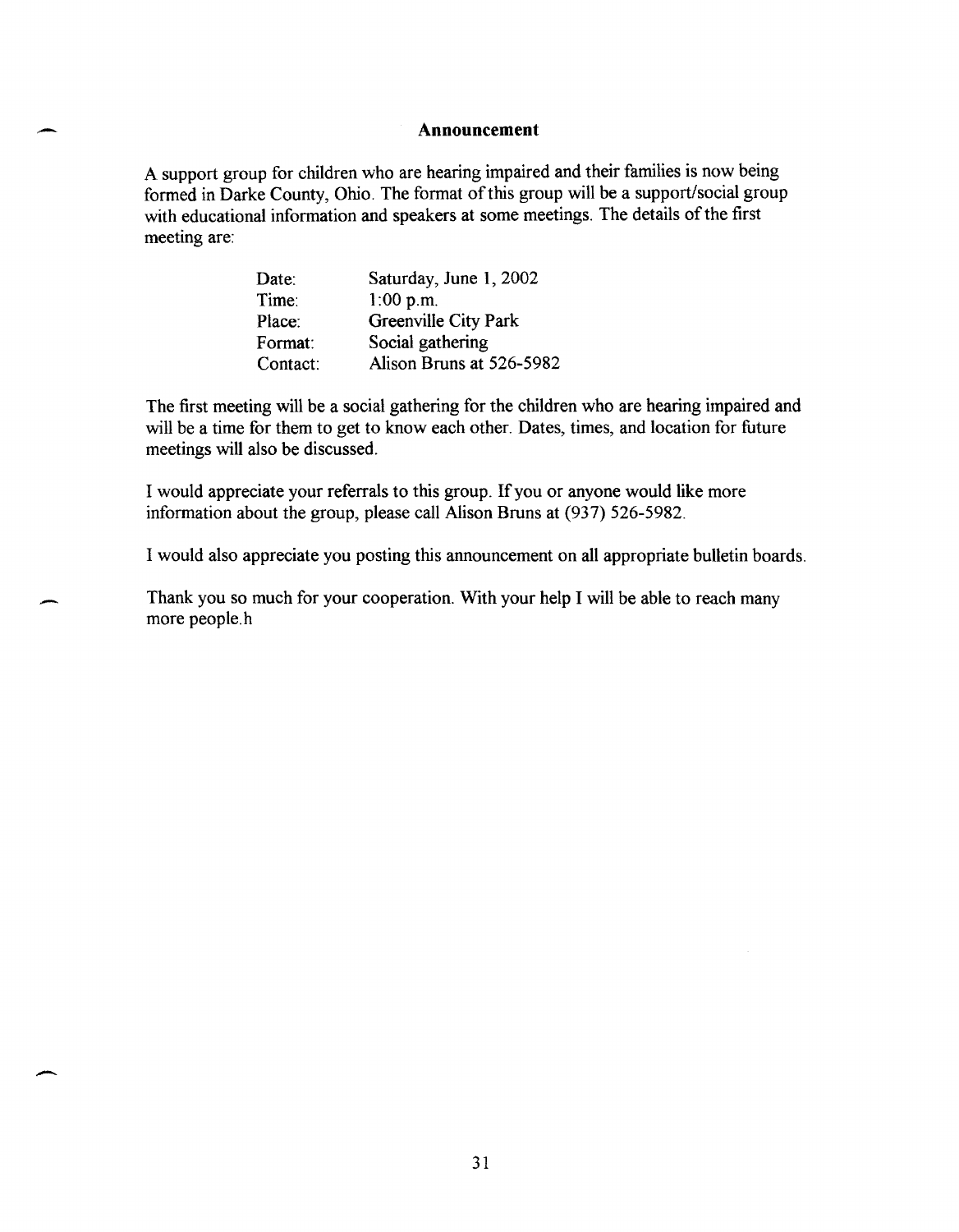### **APPENDIX F:**

-

 $\mathcal{L}_{\mathcal{L}}$ 

-

-

### **PRESS RELEASE**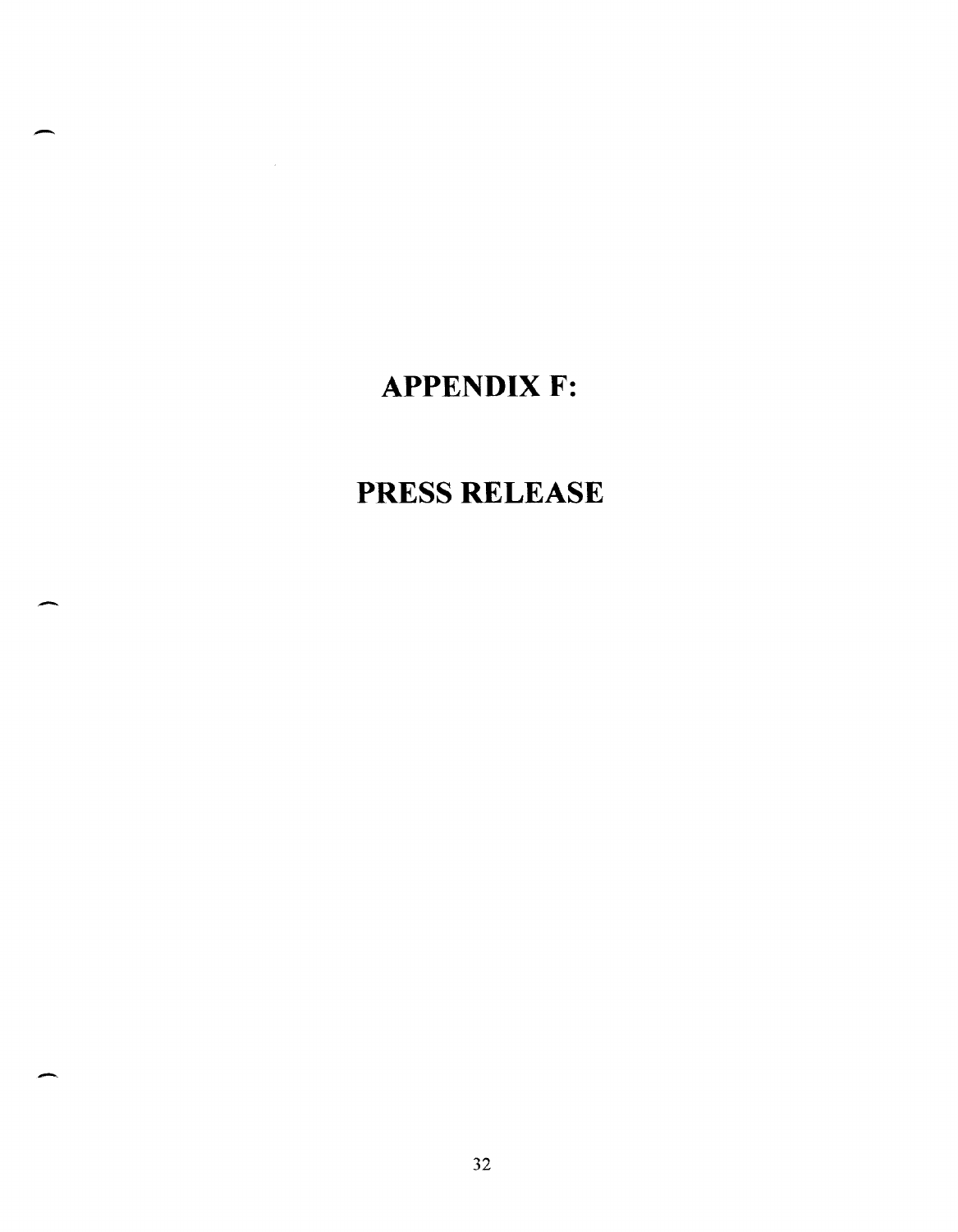Darke County Support Group for Children with Hearing Impairment 8681 Bums Rd Versailles, OH 45380 (937) 526-5982

-

-

 $\overline{\phantom{0}}$ 

Dates: May 1, 2002 For Immediate Release

#### PRESS RELEASE

Contact: Alison Bruns, Director: (937) 526-5982

#### NEW SUPPORT GROUP FOR CHILDREN WITH HEARING IMPAIRMENT

A new social and support group for children with a hearing impairment and their families is being established for members of Darke County, Ohio.

This group is for school aged children in Darke County, Ohio. There will be social events held monthly, along with guest speakers and educational information for the parents. Topics that will be covered include: liability issues and hearing impairments, FM systems, and psychological implications of a hearing loss.

The children and parents are invited to attend. There is no charge to participate and registration is not required. Darke County Support Group for Children with Hearing Impairment will have its first meeting on Saturday, June 1, 2002 at Greenville City Park at 1:00 p.m. Information on the dates, times, and locations for future meetings will also be discussed at the first meeting.

For additional information, please call Alison Bruns at 526-5982 or e-mail at ambruns@bsu.edu.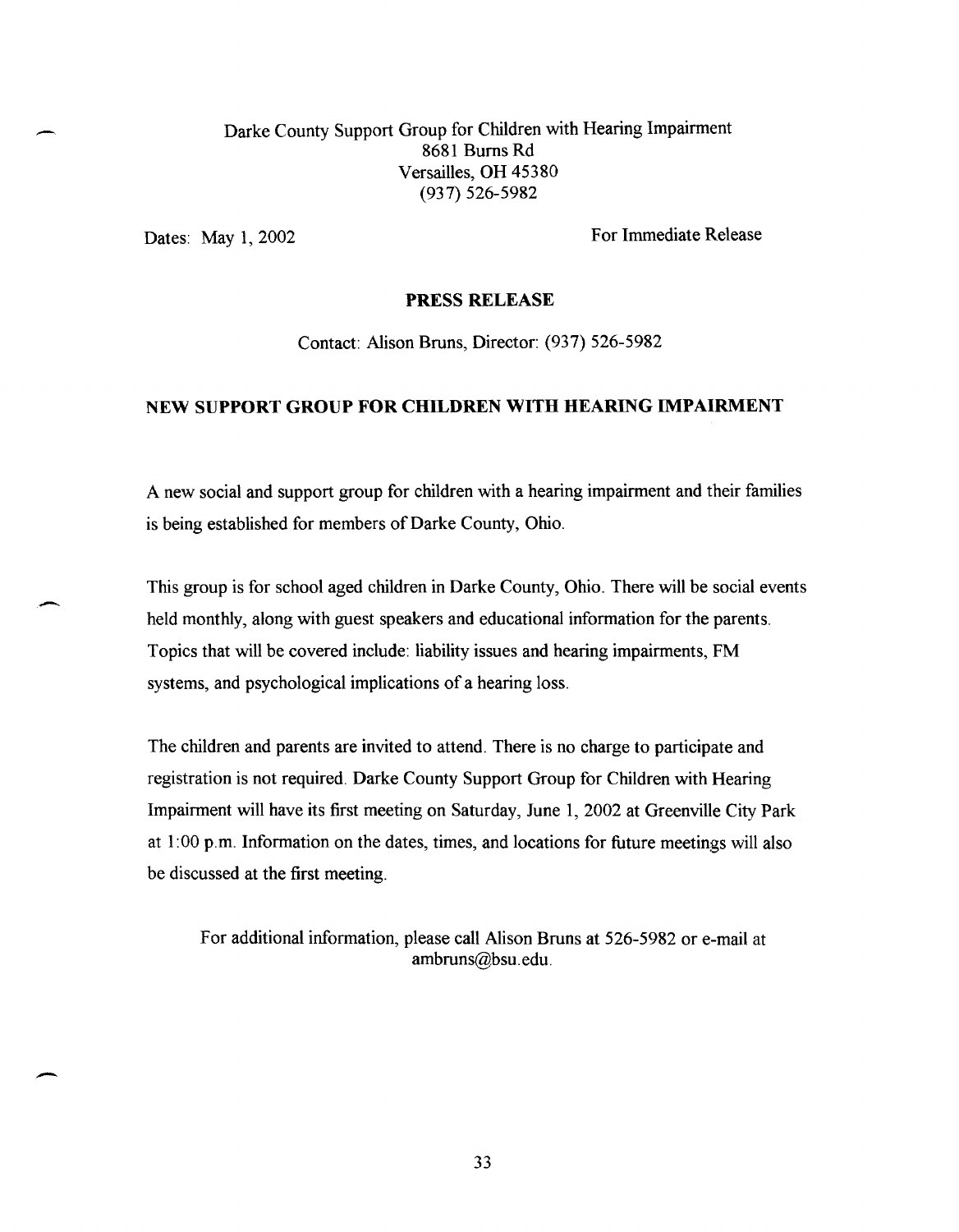### **APPENDIXG:**

-

-

### **AGENDAS**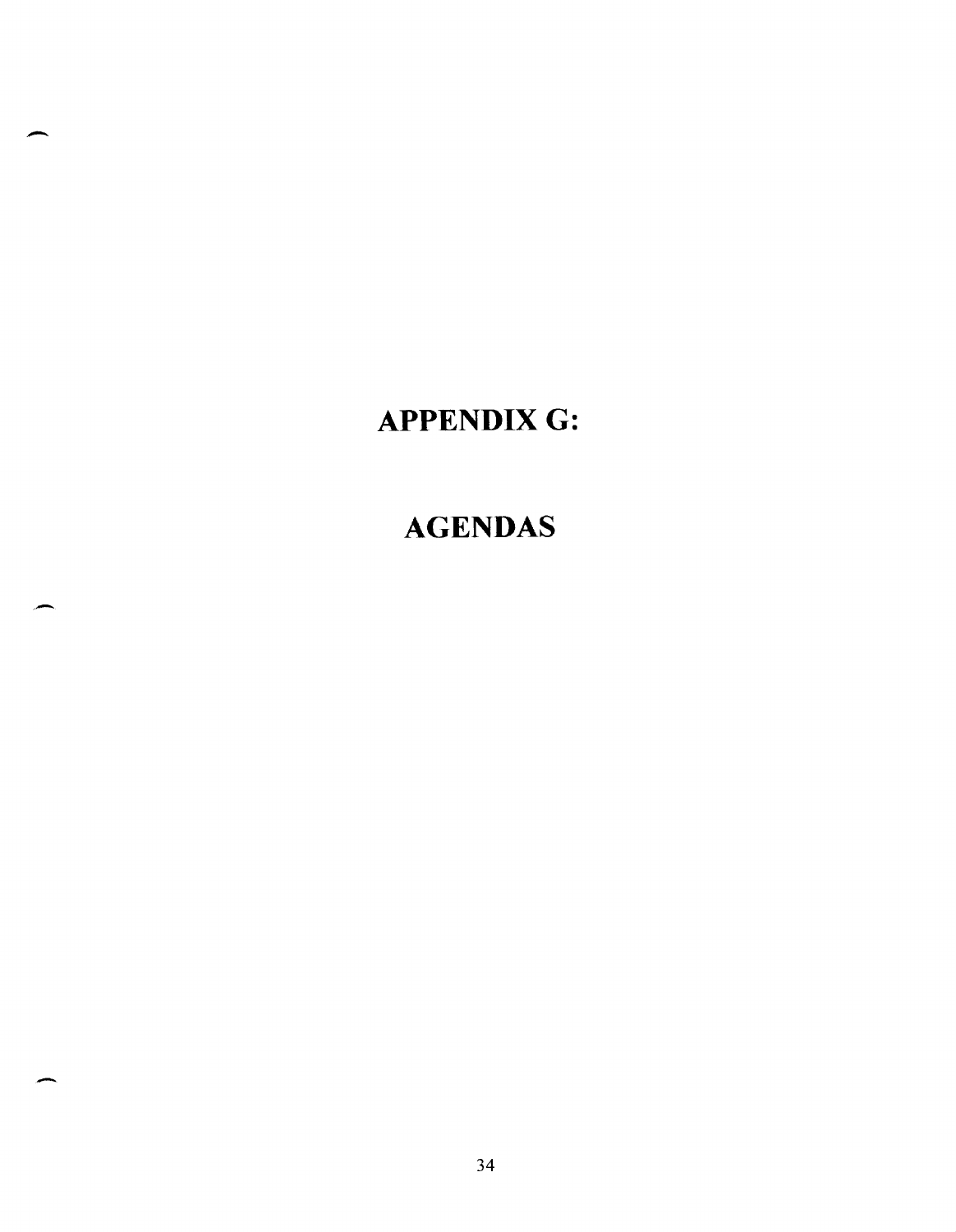Agenda Initial Meeting

-

-

 $\overline{\phantom{a}}$ 

- I. Introductions:
	- a. Myself
		- i. Background
		- ii. Why formed this group
	- b. Other members
		- 1. Age
		- ii. Where from
		- iii. Family
		- IV. Favorite activities
- II. Ground Rules for the group
- III. Volunteers to help run group
- IV. Icebreakers:
	- a. M&Mgame
		- i. Everyone grabs a handful of M&M's. For every one they have, they must tell something about themselves.
	- b. 2 truths and 1 lie
		- 1. Everyone must give 3 things about themselves, however, one of them should not be true
- V. Games
	- a. Read my Lips
	- b. Park games
- VI. Next meeting
	- a. Ceil Hosfeld-guest speaker on how to take care of hearing aids
- VII. Refreshments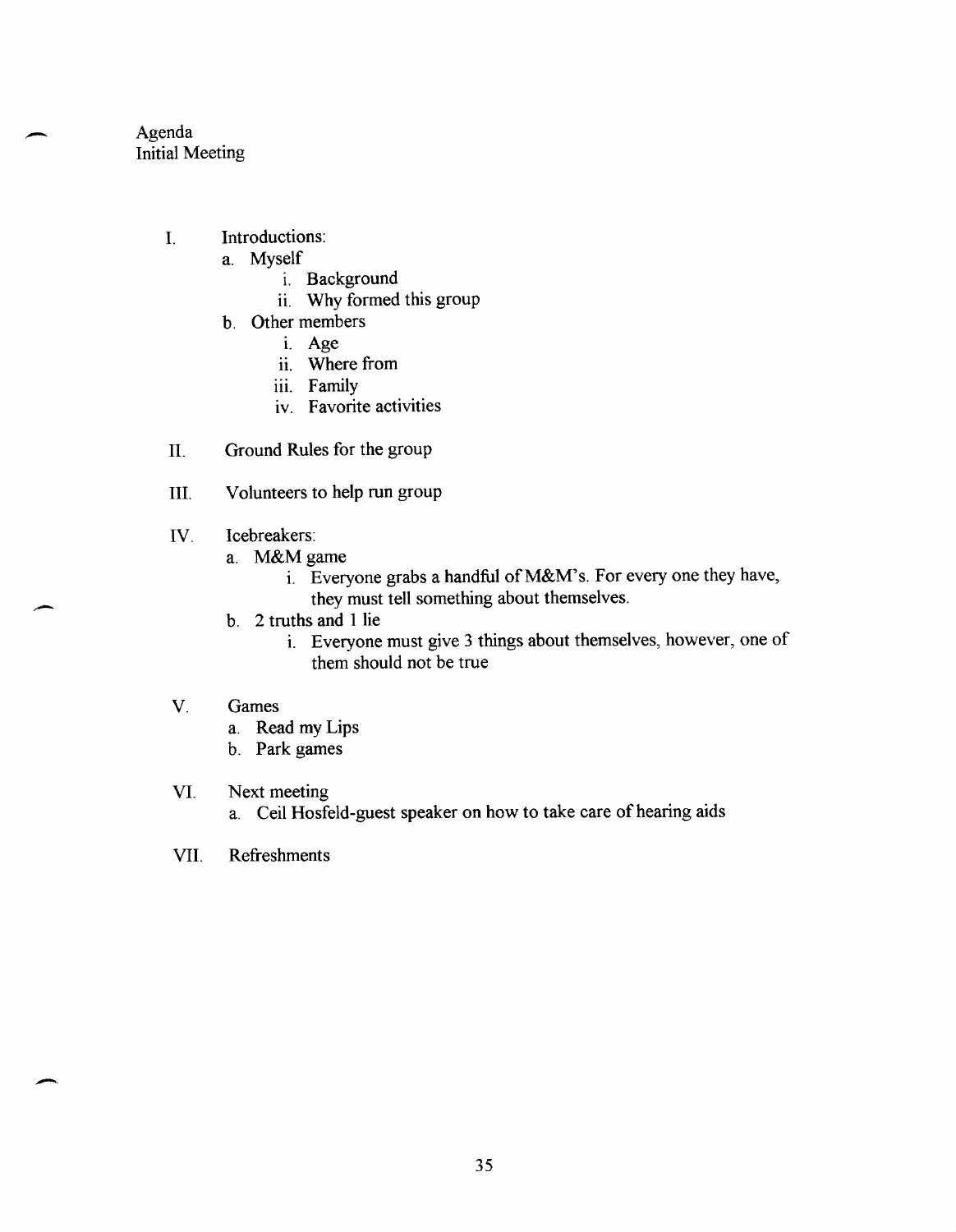Agenda

-

.-

- I. Introduction of new members a. If there are any
- II. Icebreaker a. Favorite flavor of ice cream
- III. Guest speakers
	- a. Older hearing impaired kids to talk to younger hearing impaired kids about challenges and difficulties they have faced
	- b. Round table discussion
- IV. Trip to Dairy Queen for ice cream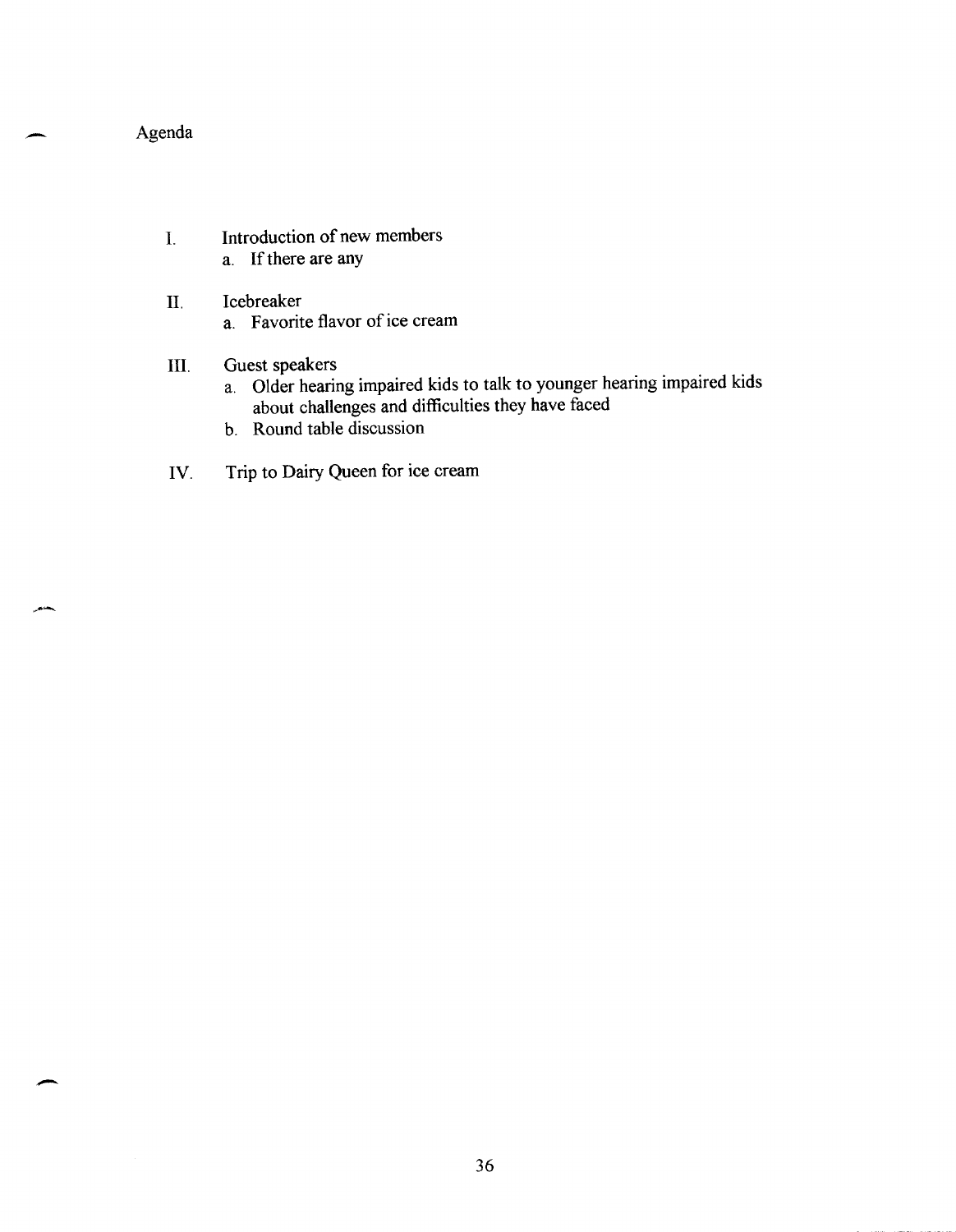# **APPENDIXH:**

--

### **REGRET LETTER**